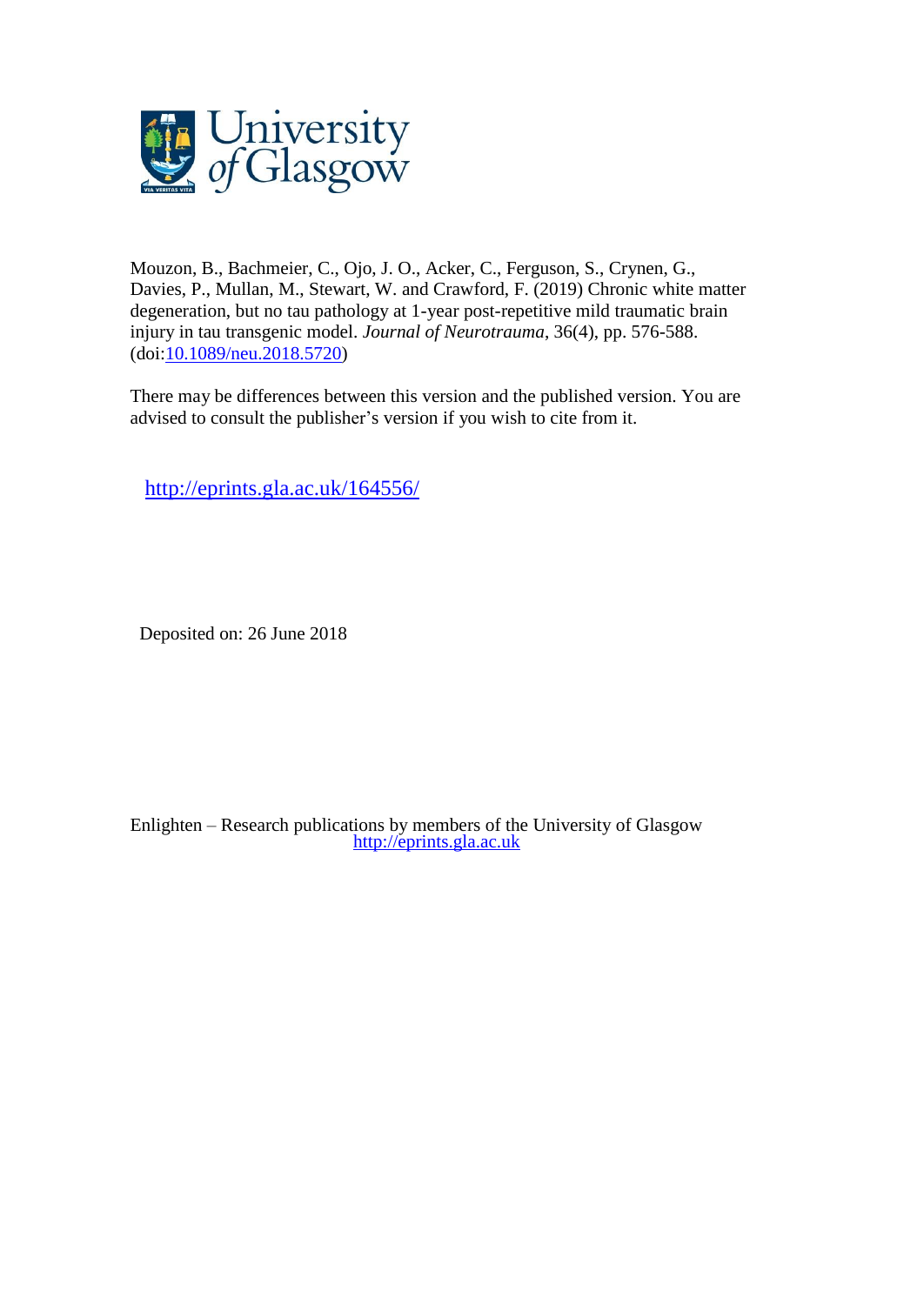**Chronic white matter degeneration, but no tau pathology at 1-year post-repetitive mild** 

**traumatic brain injury in tau transgenic model.**

B.C. Mouzon\* , C. Bachmeier, J. Ojo, C. Acker, S. Ferguson, G. Crynen, P. Davies, M. Mullan, W. Stewart, and F. Crawford.

\*To whom correspondence should be addressed: Benoit C. Mouzon PhD, Roskamp Institute,

2040 Whitfield Ave, Sarasota, FL 34243. Tel: 941-256-8019 Fax: 941-756-3681

Email: [bmouzon@roskampinstitute.org](mailto:bmouzon@roskampinstitute.org)

Co-author e-mail information:

Corbin Bachmeier, PhD, [\(cbachmeier@roskampinstitute.org\)](mailto:cbachmeier@roskampinstitute.org)

2040 Whitfield Ave, Sarasota, FL 34243. Tel: 941-256-8019 Fax: 941-756-3681

Joseph Ojo, PhD, [\(bojo@roskampinstitute.net\)](mailto:bojo@roskampinstitute.net)

2040 Whitfield Ave, Sarasota, FL 34243. Tel: 941-256-8019 Fax: 941-756-3681

Christopher Acker, [\(christophermacker@gmail.com\)](mailto:christophermacker@gmail.com)

Feinstein Institute for Medical Research Manhasset, NY, USA. Tel: (516) 562-3467 Fax: 516) 562-

1022.

Scott Ferguson, PhD, [\(sferguson@roskampinstitute.org\)](mailto:sferguson@roskampinstitute.org)

2040 Whitfield Ave, Sarasota, FL 34243. Tel: 941-256-8019 Fax: 941-756-3681

Gogce Crynen, PhD, [\(gogce.crynen@gmail.com\)](mailto:gogce.crynen@gmail.com)

2040 Whitfield Ave, Sarasota, FL 34243. Tel: 941-256-8019 Fax: 941-756-3681

Peter Davies, PhD, [\(pdavies@northwell.edu\)](mailto:pdavies@northwell.edu)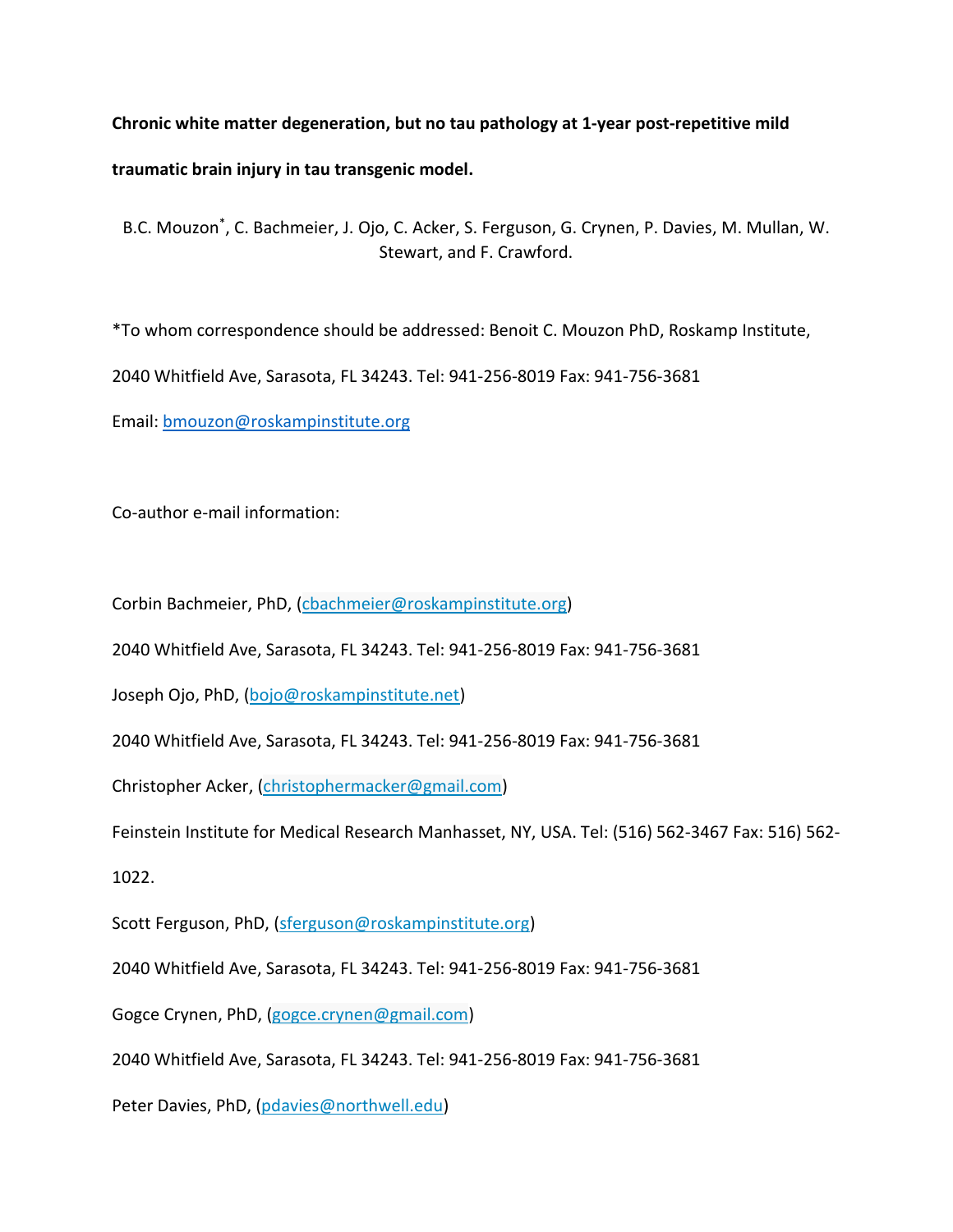Feinstein Institute for Medical Research Manhasset, NY, USA. Tel: (516) 562-3467 Fax: 516) 562- 1022.

Michael Mullan, MD, PhD, [\(mmullan@roskampinstitute.net\)](mailto:mmullan@roskampinstitute.net)

2040 Whitfield Ave, Sarasota, FL 34243. Tel: 941-256-8019 Fax: 941-756-3681

William Stewart MBChB, PhD, [\(William.Stewart@glasgow.ac.uk\)](mailto:William.Stewart@glasgow.ac.uk)

Department of Neuropathology, Laboratory Medicine Building, Queen Elizabeth University

Hospital, Glasgow G51 4TF. Tel: +44(0)141 354 9535 Fax: N/A

Fiona Crawford, PhD, [\(FCrawford@roskampinstitute.org\)](mailto:FCrawford@roskampinstitute.org)

2040 Whitfield Ave, Sarasota, FL 34243. Tel: 941-256-8019 Fax: 941-756-3681

Running Head: Neuropathology in hTau mice at 1-year post-r-mTBI

Keywords: ADULT HEAD INJURY, AGE, ANIMAL STUDIES, AXONAL INJURY, BEHAVIOR

# Funding Information:

This research was funded by a Department of Defense award (W81XWH-10-1-0759) to Dr. Fiona Crawford, and by the Roskamp Foundation. Dr. Crawford is a VA Research Career Scientist. Dr. Stewart is supported by NIH grants R01NS038104 & R01NS094, DOD and an NHS Research Scotland Career Researched Fellowship. Any opinions, findings, conclusions or recommendations expressed in this publication are those of the author(s) and do not necessarily reflect the views of the U.S. Government, or the U.S. Department of Veterans Affairs, and no official endorsement should be inferred.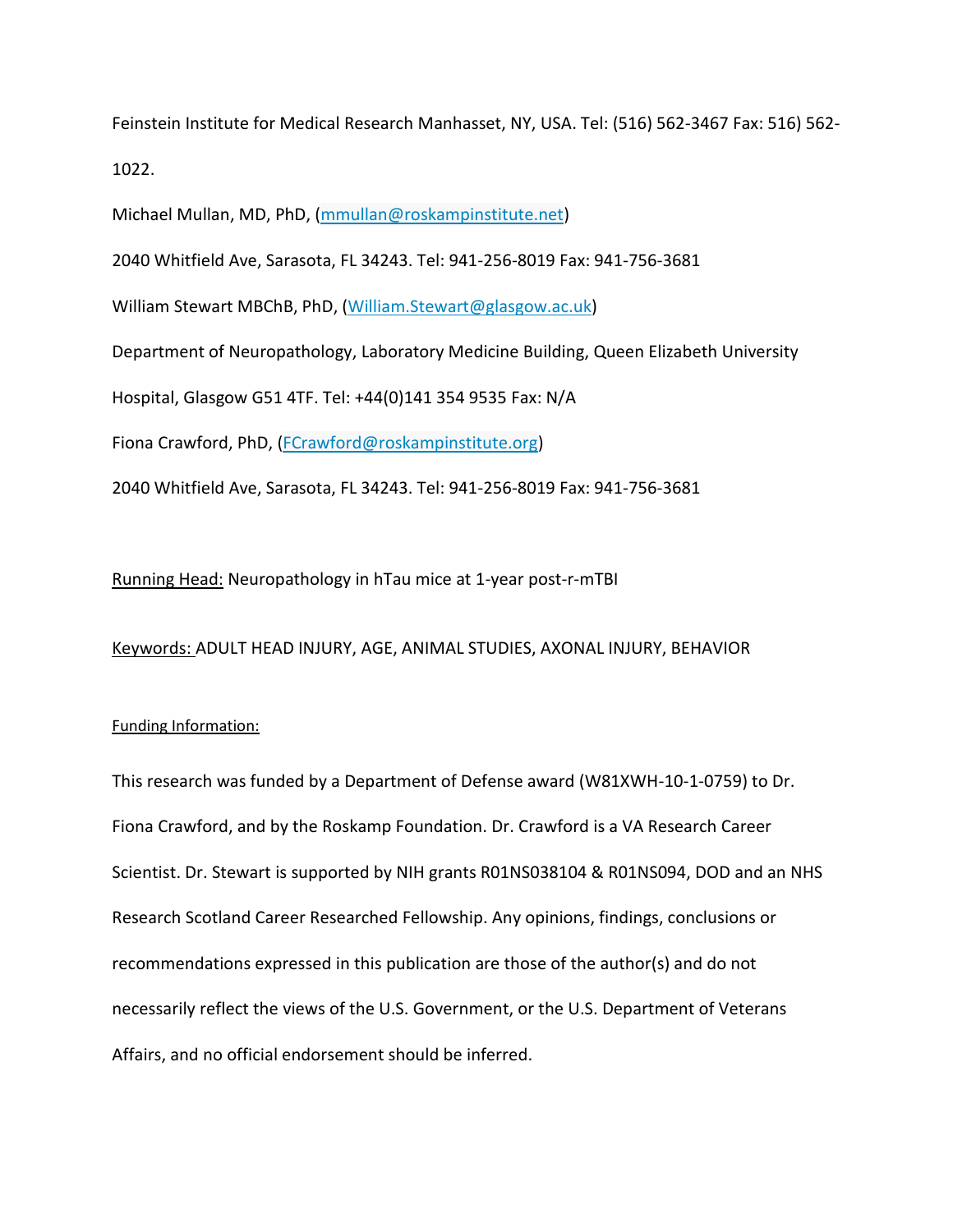### **Abstract:**

Tau pathology associated with chronic traumatic encephalopathy has been documented in the brains of individuals with a history of repetitive mild traumatic brain injury (r-mTBI). At this stage, the pathobiological role of tau in r-mTBI has not been extensively explored in appropriate preclinical models. Herein, we describe the acute and chronic behavioral and histopathological effects of single and repetitive mild TBI (five injuries given at 48 h intervals) in young adult (3 months old) hTau mice that express all six isoforms of human tau on a null murine background. Animals exposed to r-mTBI showed impaired visuospatial learning in the Barnes maze test that progressively worsened from 2 weeks to 12 months post-injury, which was also accompanied by significant deficits in visuospatial memory consolidation at 12 months post-injury. In contrast, only marginal changes were observed in visuospatial learning at 6 and 12 months following single mTBI. Histopathological analyses revealed that hTau mice developed axonal injury, thinning of the corpus callosum, microgliosis and astrogliosis in the white matter at acute and chronic timepoints following injury. However, tau immunohistochemistry and ELISA data suggest only transient, injury-dependent increases in phosphorylated tau in the cerebral cortex beneath the impact site and in the CA1/CA3 subregion of the hippocampus after single or r-mTBI. This study implicates white matter degeneration as a prominent feature of survival from mTBI, while the role of tau pathology in the neuropathological sequelae of TBI remains elusive.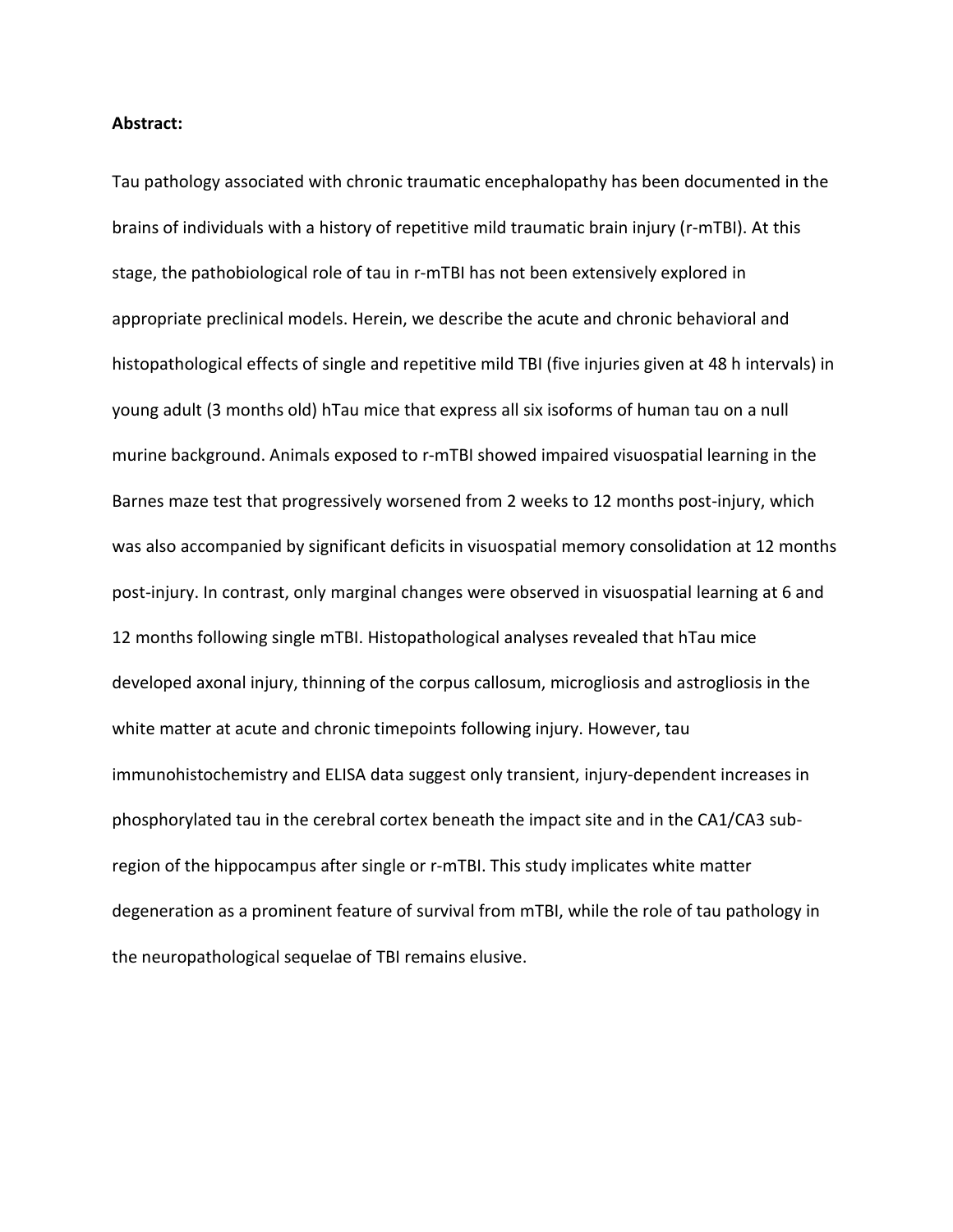### **Introduction:**

Traumatic brain injury (TBI) has long been recognized as the strongest environmental risk factor for later development of Dementia<sup>[1,](#page-23-0) [2](#page-23-1)</sup>. Although epidemiological data are strong, very little is known about the mechanistic links between exposure to a single moderate or severe TBI or repeated mild TBI (r-mTBI) and later development of neurodegenerative disease, in particular, chronic traumatic encephalopathy (CTE)<sup>[3-12](#page-23-2)</sup>. Although the polypathology of CTE is complex and multifaceted, the current preliminary pathological diagnostic criteria for CTE have been defined, with the presence of perivascular accumulation of phosphorylated tau (p-tau) in neurons and glia in a patchy distribution at the depths of cortical sulci regarded as pathognomonic<sup>[13](#page-24-0)</sup>. However, thus far, no published experimental models of single or repetitive mTBI fully replicate the pathological characteristics of this neurodegenerative condition, in particular the spectrum of tau pathologies described, including the pathognomonic lesion.

Although several animal models of repetitive mTBI are described<sup>[5,](#page-24-1) [14-20](#page-24-2)</sup>, few studies report any evidence of sustained tau pathology at time points beyond the acute, post-injury period (for a review see Ojo et al; 2016)<sup>[21](#page-25-0)</sup>. In previous work, we have reported evidence of phosphorylated tau (p-tau) in two different model of r-mTBI: at 21 days following 5 r-mTBIs at 48h apart in "aged" hTau mice and at 3 months post-32 r-mTBI 72h apart in young hTau animals $^{15, 22}$  $^{15, 22}$  $^{15, 22}$  $^{15, 22}$ . Persistent tau pathology at 6 months post-injury has also been observed in wild type mice exposed to 42 r-mTBI over 7 days, thus suggesting that a number of impacts may be required to trigger sustained tau pathology<sup>[23](#page-25-2)</sup>.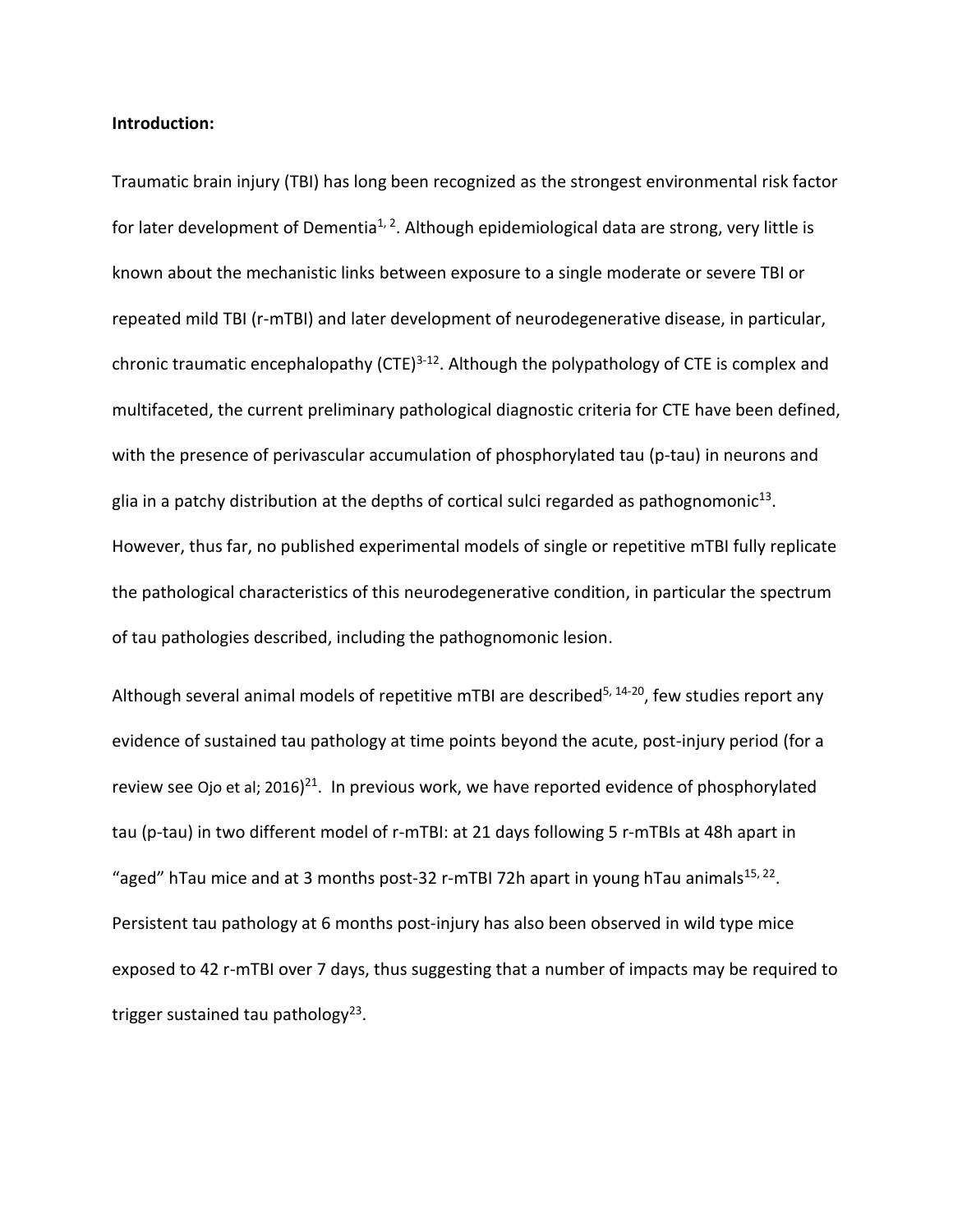Since the pathological hallmarks of Alzheimer disease (AD) including amyloid plaques and neurofibrillary tangles (NFTs) have been reported in some TBI patients, the use of transgenic models of AD and mutated tau have also been proposed to investigate TBI pathogenesis. In this regard, Brody and colleagues showed that AD (3xTg-AD) and mutated Tau (P301L) mouse models demonstrate an acute increase in tau immunoreactivity and tau phosphorylation up to 2 weeks after controlled cortical impact (CCI) injury<sup>[10](#page-24-4)</sup>. Because the cumulative effects of r-mTBI may cause the development of CTE in humans, in a recent study, Winston et al, 2016 also explored the effects of r-mTBI in the same 3xTg-AD mice<sup>[20](#page-25-3)</sup>. However, there was no evidence of increased phospho-tau at either 1 or 30 days after repeated mild Injury. The caveats of these models are that tau mutations are rare in the general population, tau is not present at physiological levels in mutant mice (p301L) and the models investigated thus far (e.g. WT, Tg44, p301L) do not express each human tau isoform or on a null murine background. Consequently, it is conceivable that none of these models adequately recapitulate the human tau-dependent response to TBI.

To address limitations in previous studies, in this study we address whether single or r-mTBI is associated with an acute and/or chronic p-tau pathologies in hTau transgenic animals expressing 6 isoforms of human, non-mutated tau on a null murine tau background<sup>[24,](#page-25-4) [25](#page-25-5)</sup>, and whether these changes correlate with altered neurobehavioral performance following injury. To this end, we will use our previously characterized closed head injury model<sup>[14,](#page-24-2) [26,](#page-25-6) [27](#page-25-7)</sup> and repeat the same experimental procedures (e.g. Injury paradigm, age at time of injury, inter injury interval, etc.) including behavioral, pathological, and biochemical analyses in hTau transgenic mice.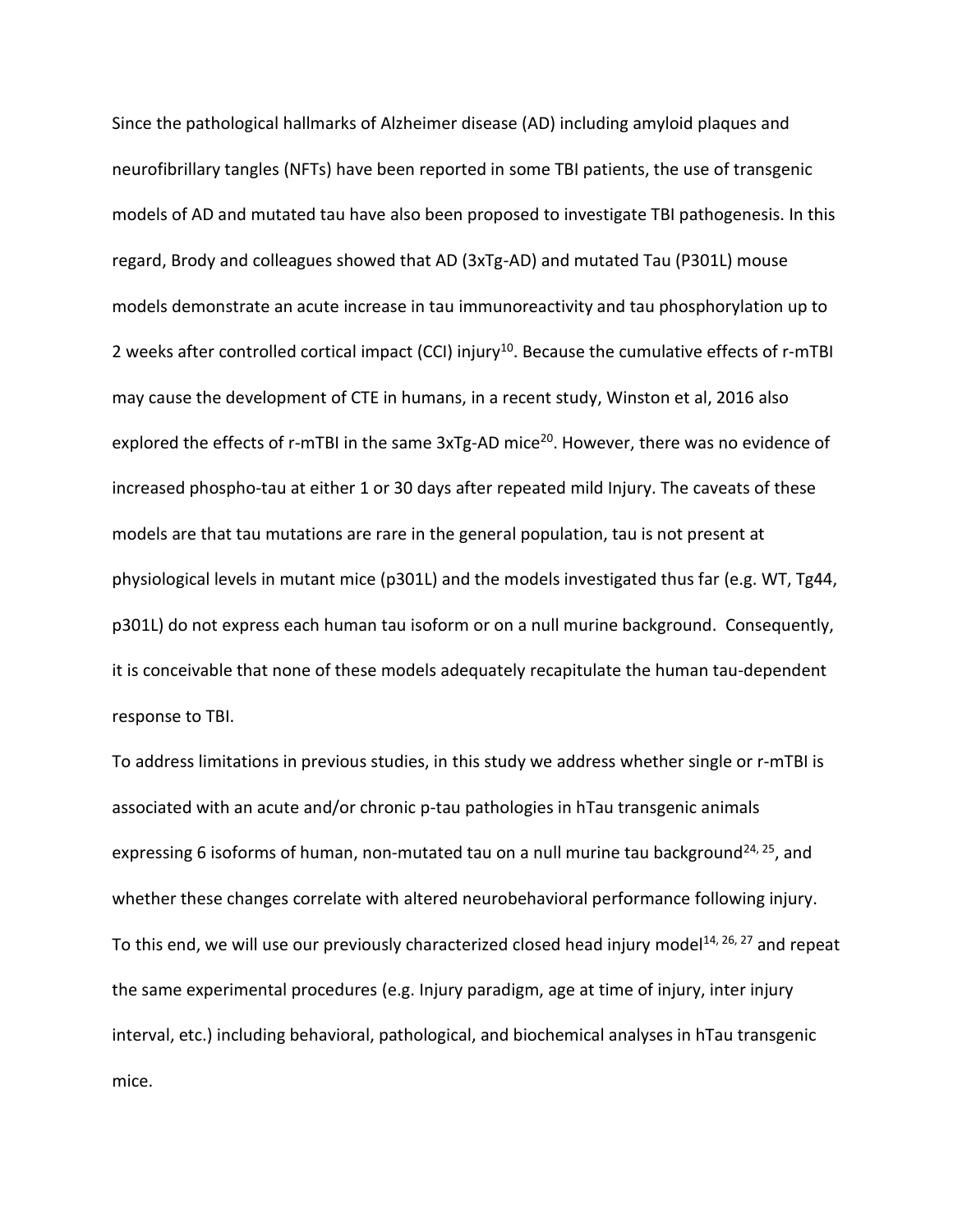#### **Materials and Methods:**

#### **Animals:**

Male mice expressing human tau (hTau) on a C57BL/6 and null murine tau background<sup>[24,](#page-25-4) [25](#page-25-5)</sup> (aged 10-12 weeks, 20-24g, Jackson Laboratories, Bar Harbor ME) were housed singly under standard laboratory conditions  $(23^{\circ}C \pm 1^{\circ}C, 50 \pm 5\%$  humidity, and 12-hour light/dark cycle) with free access to food and water throughout the study. These hTau mice were generated by crossing mice that express a tau transgene derived from a human PAC, H1 haplotype, known as 8c mice<sup>[25](#page-25-5)</sup>, with tau knockout (KO) mice in which cDNA for the enhanced green fluorescent protein (EGFP) was inserted into exon one of tau. The resulting hTau mice express all 6 human tau isoforms, but do not express mouse tau<sup>[24](#page-25-4)</sup>. Of note, the physiological tau isoform ratio (3R/4R) in the hTau mice is not 1:1 as in human, rather it is 4:1<sup>[24](#page-25-4)</sup> (Peter Davies, *pers. comm.*), but they are still closer to mimicking physiological occurrence of human tau than wild type mice or other tau transgenic models which express single isoforms of either mutated or wild type tau. All procedures were carried out under Institutional Animal Care and Use Committee approval and in accordance with the National Institute of Health Guide for the Care and Use of Laboratory Animals.

### **Injury groups and schedule:**

For the behavioral analyses a total of 36 mice were randomly assigned to one of four treatment groups: single injury, single sham, repetitive injury (total of five hits with an interconcussion interval of 48 h), and repetitive sham (five anesthesias, 48 h apart). The behavior analysis began 24 h or 12 months after the sole/last mTBI/anesthesia for each group. Behavior outcomes were assessed blinded to group assignment. Following the acute time point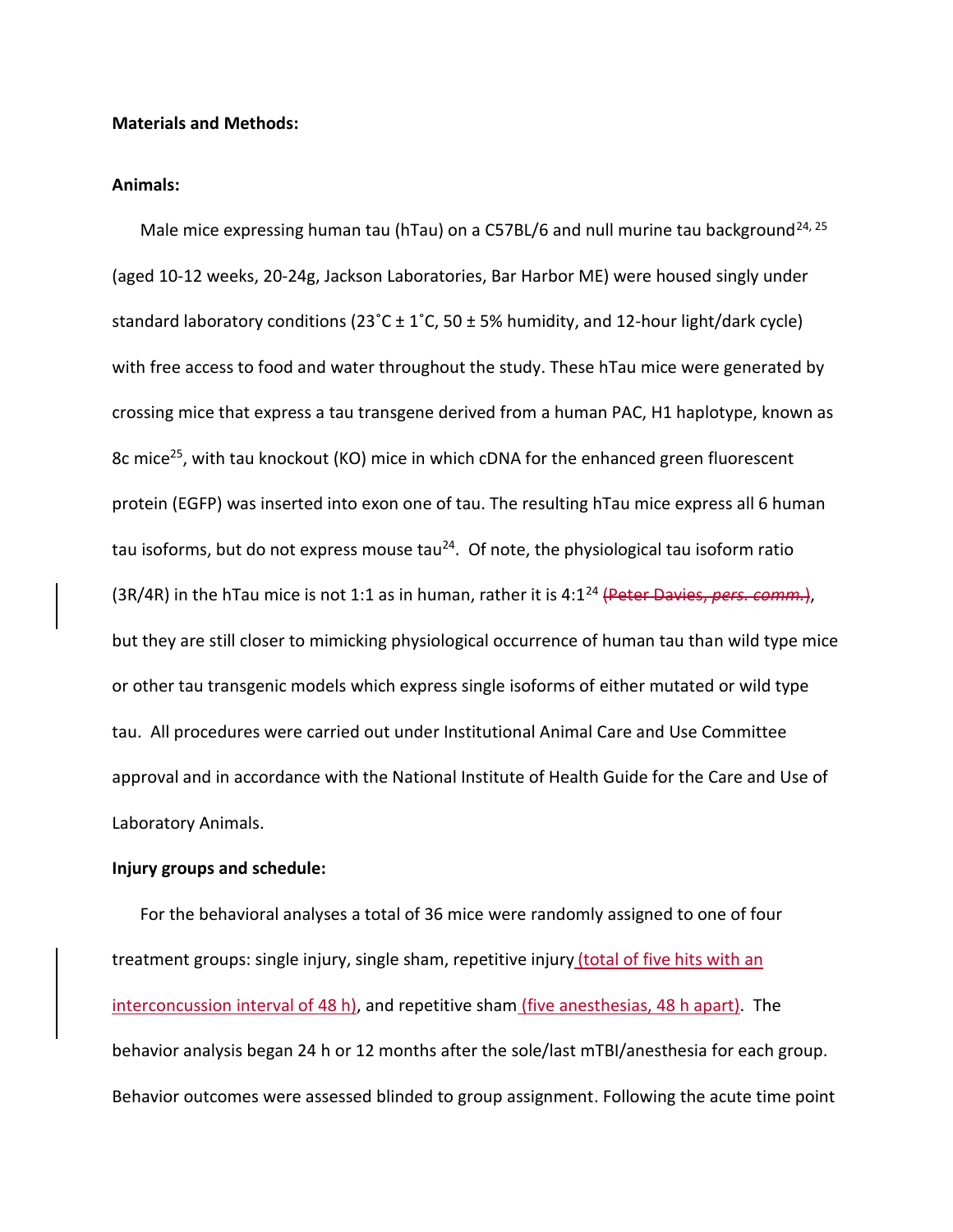of behavioral analyses, this cohort of mice was then allowed to survive for analyses at 6 and 12 months post-injury. One animal from the r-sham group died from natural cause before the last behavioral measurement. There was no mortality rate among both mTBI groups. Separately from this behavioral cohort, two other cohorts of hTau animals were assigned for pathological (n=20) and biochemical (n=20) examination. As before, the animals were randomly assigned to one of the 4 treatment groups, with 5 mice per group for pathology and biochemistry. All mice for pathological and biochemical analyses were euthanized at 24 h or 12 months post-sole/last mTBI/anesthesia.

### **Injury protocol:**

The mTBI was administered to mice as previously described<sup>[14](#page-24-2)</sup>. Mice were anesthetized with 1.5 L/min of oxygen and 3% isoflurane prior to anesthesia or mTBI. A 5 mm blunt metal impactor tip was retracted and positioned midway relative to the sagittal suture before each impact. The injury was triggered using the myNeuroLab controller at a strike velocity of 5m/s, strike depth of 1.0 mm, and dwell time of 200 ms. Sham injured animals underwent the same procedures and were exposed to anesthesia for the same length of time as the mTBI animals.

# **Assessment of Cognitive Function:**

Learning and memory were evaluated using Barnes maze and the Ethovision XT software (Noldus) by monitoring the distance and time taken to find an escape hole over a period of 6 acquisition days (learning) and a final probe trial (memory). During the acquisition trials, mice were given 90 sec to locate and enter the target box. Mice were led to the target box if they did not locate it within 90 sec, and all mice were required to remain in the target box for 30 sec prior to retrieval, regardless of success. For a period of 6 days, four trials were given per day,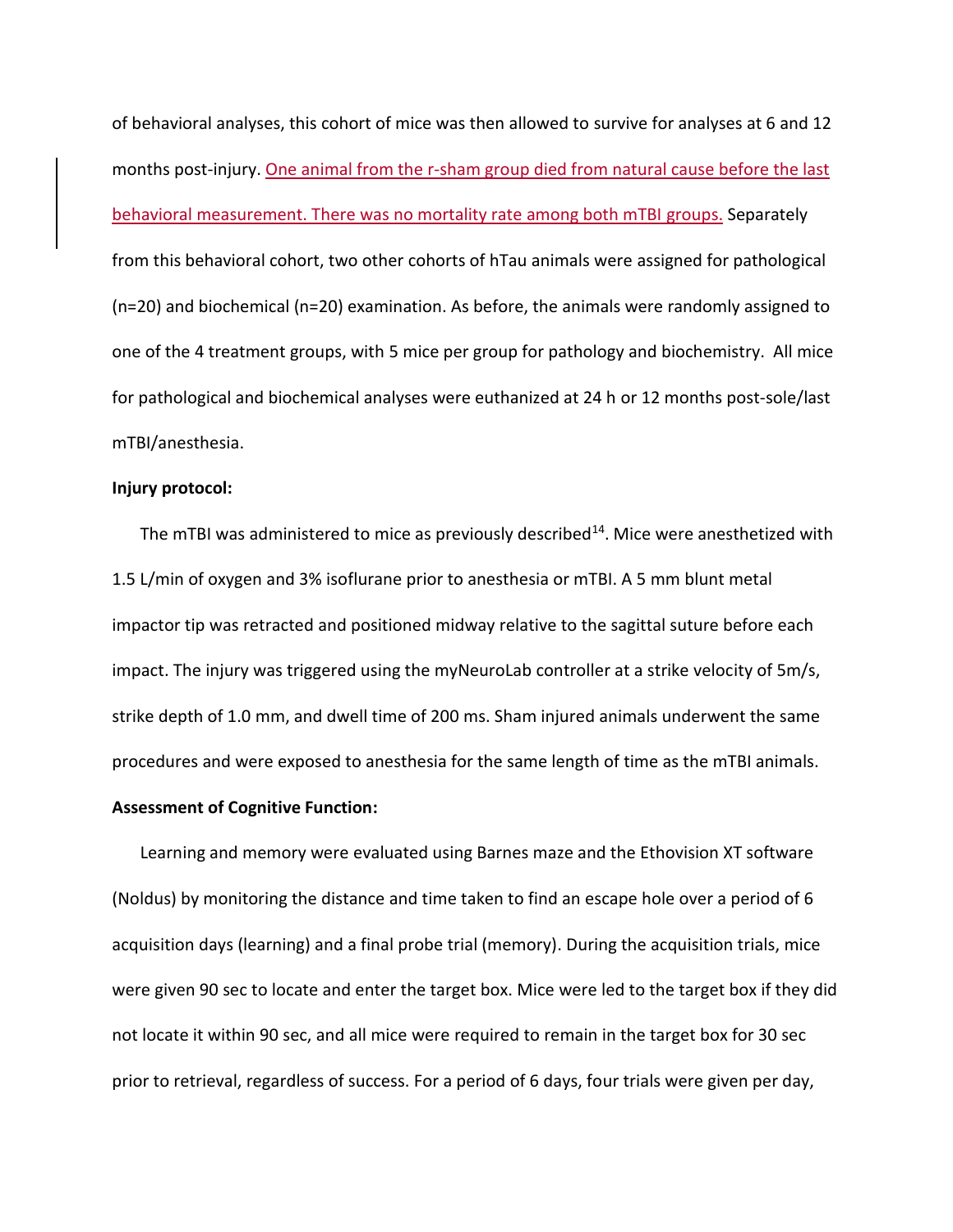with mice starting from one of four cardinal points on each trial. On the 7th day, a single probe trial lasting 60 sec was performed with the mouse starting from the center of the maze and the target box removed.

# **Assessment of Anxiety:**

Anxiety-related and risk-taking behavior of mice were evaluated using the elevated plus maze (EPM) test, which relies on the animal's preference for dark enclosed arms rather than brightly lit, open arms at an elevated height. Time spent in the open arm is decreased in mice that exhibit anxiety-like behaviors. The maze consisted of a polyvinyl chloride plus-shaped platform elevated 50 cm from the floor with 4 arms intersecting at a 90° angle, creating 4 individual arms each 55 cm long and 5 cm wide. Closed and open arms were orthogonal to each other; the two closed arms were shielded by 25 cm high side and end walls, whereas the two open arms had no walls. The experimental procedure was initiated by the placement of the mouse into the center zone (intersection point) of the maze, facing one of the open arms. The mouse was allowed to explore the maze for a 5-minute period while an overhead video camera recorded the movements of each mouse. Ethovision XT was used to automatically score, in an unbiased manner, the number of entries in each of the arms as well as the time spent in each arm. All four paws of the mouse had to enter an arm for it to be considered an entry, as the percentage score for the time spent in the open arm was calculated as follows: (time spent in the open arms/ [time spent in the open arms + time spent in closed arms]) x 100. **Histology:**

At 24 h after their last injury/anesthesia the mice assigned to histological studies were anesthetized with isoflurane and perfused transcardially with phosphate-buffered saline (PBS),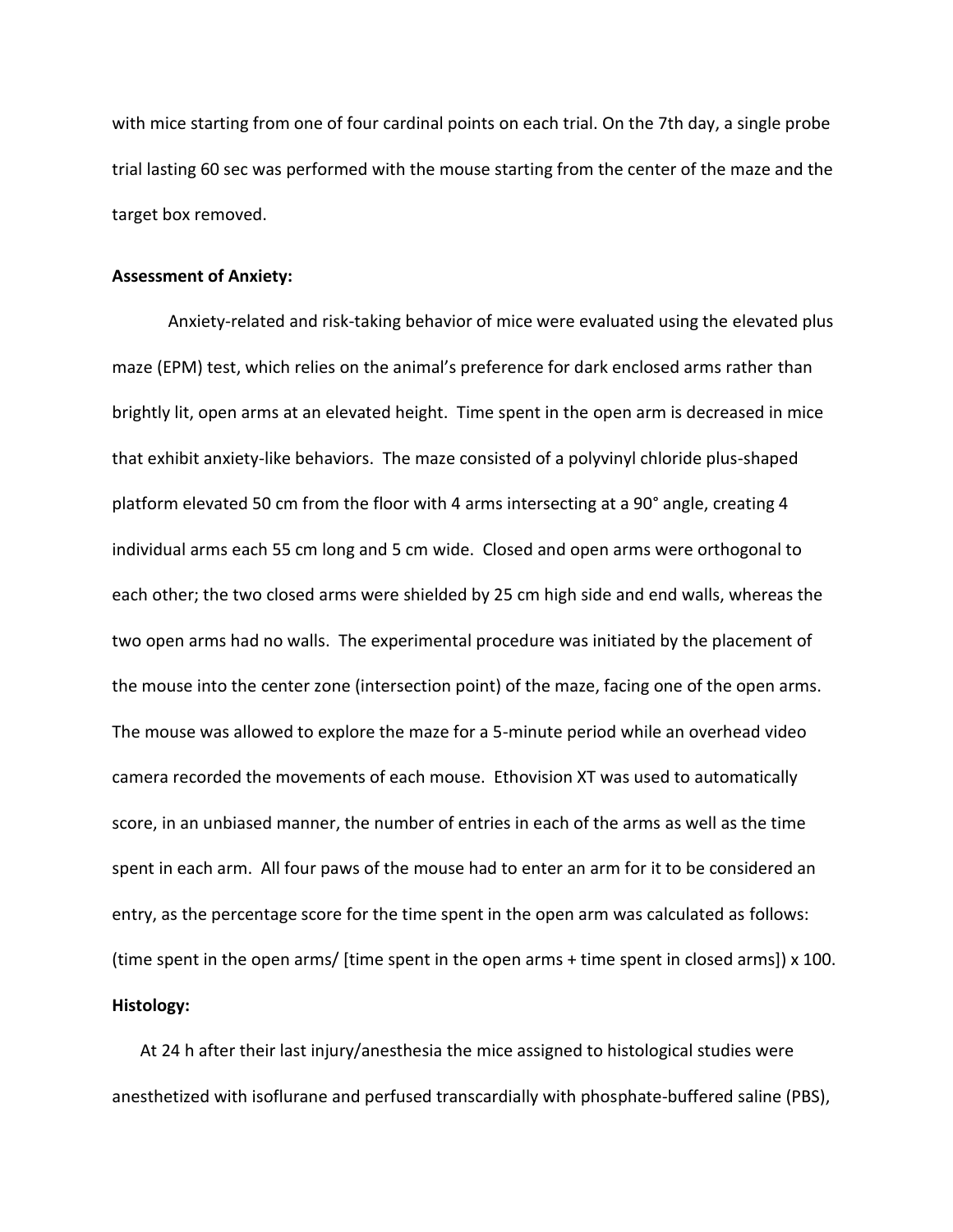pH 7.4 followed by PBS containing 4% paraformaldehyde. After perfusion, the brains were post-fixed in a solution of 4% paraformaldehyde at 4°C for 48 h. The intact brains were then blocked and processed in paraffin using Tissue-Tek VIP (Sakura, USA). Sagittal (n = 5 brains/group) and 6 µm sections were cut with a microtome (2030 Biocut, Reichert/Leica, Germany) and mounted on positively charged glass slides (Fisher, Superfrost Plus). Prior to staining, sections were deparaffinized in xylene, and rehydrated in an ethanol to water gradient. For each group, sets of sagittal (lateral 0.2–0.4mm) sections were cut. Each slide was visualized with a bright field microscope (Leica, Germany) and digital images were taken for further analysis and quatification.

### **Immunohistochemical quantification:**

For each animal, (n=5 per group at 24h and 12 months post-mTBI), sagittal sections were stained and analyzed by an observer blinded to experimental conditions using ImageJ software (US National Institutes of Health, Bethesda, MD, USA). Using this software, images were separated into individual color channels (hematoxylin counter stain and DAB) using the color deconvolution algorithm. Three non-overlapping areas of 100 μm<sup>2</sup> for the body of the corpus callosum (CC) were randomly selected within which the area of glial fibrillary acidic protein (GFAP) immunoreactivity was calculated and expressed as a percentage of the field of view (lateral 0.2-0.4 mm). Four non-overlapping areas of 150  $\mu$ m<sup>2</sup> between layer III and IV in the primary somatosensory cortex, and 3 non-overlapping areas of 100  $\mu$ m<sup>2</sup> in the CC were randomly selected within which the area of anti-Iba1 immunoreactivity was calculated and expressed as a percentage of the field of view (lateral 0.2-0.4 mm). The extent of axonal injury was determined in APP stained sections. APP immunoreactive axonal swellings were quantified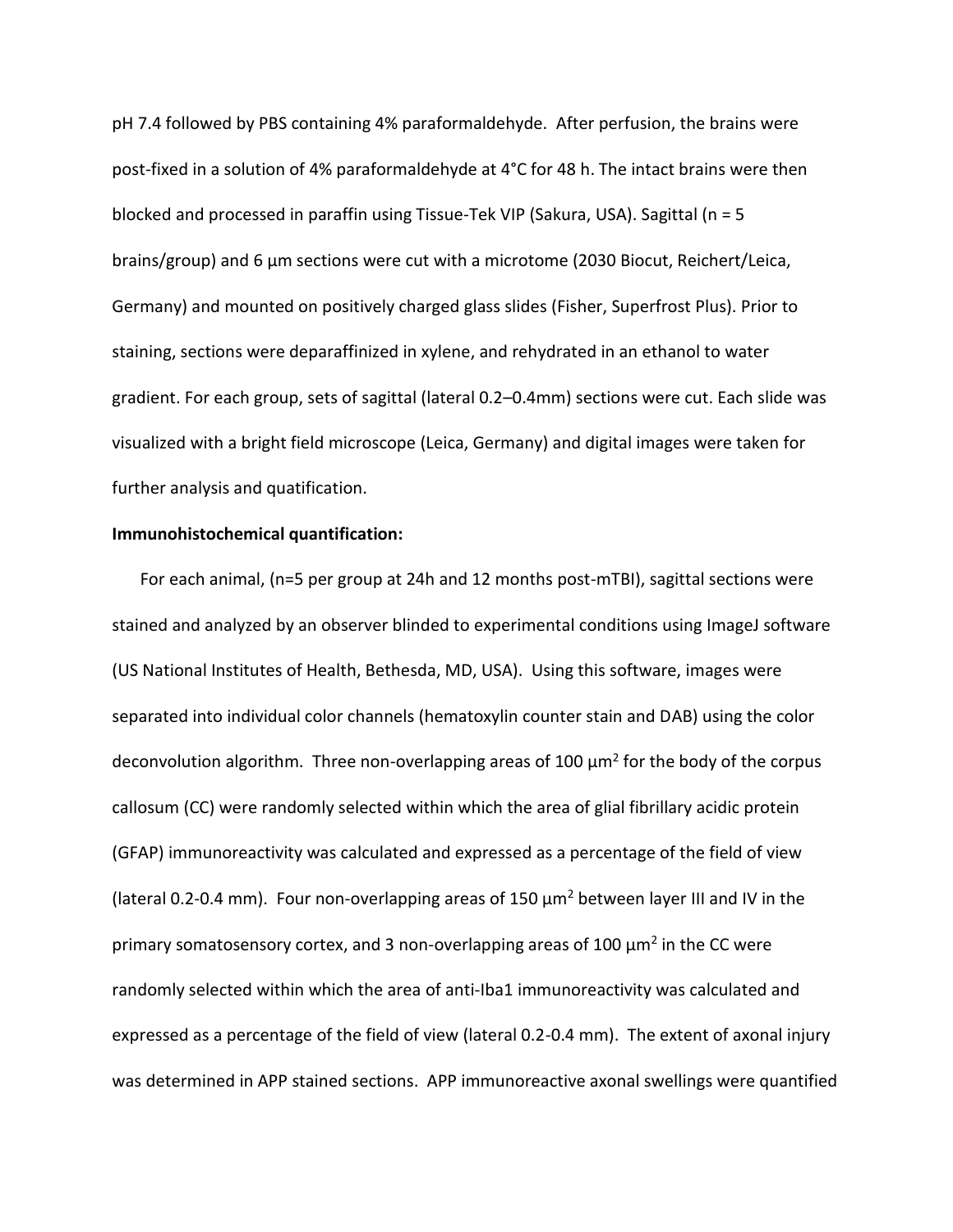from the caudal to the dorsal area of the body of the CC. Using ImageJ software, the average thickness of the corpus callosum was calculated as previously described. A total of 5 slides per animal were averaged for each immunohistochemical analysis.

For Tau immunohistochemistry sections were stained with the following monoclonal antibodies at a 1:400 dilution: CP13 [pS202]; PHF1 [pS396/404]; RZ3 [pT231] (Fig.1A). MC1 is a conformation-dependent antibody that reacts with both the N terminus (amino acids 7–9), and an amino acid sequence of tau in the third MTB (amino acids 313–322) that is necessary for *in*  vitro formation of filamentous aggregates of tau similar to those seen in AD<sup>[28](#page-25-8)</sup> (Fig.1B). These Tau antibodies and protocols were generously provided by Dr. Peter Davies, The Feinstein Institute for Medical Research, Bronx, NY. A summary of antibodies used for these neuropathological analyses is shown in table 1. Changes in CP13 and RZ3 immunoreactivity were calculated and expressed as a percentage of the field of view within the pyramidal cell layer of the CA1 and CA3 sub-regions of the hippocampus.

For terminal deoxynucleotidyl transferase dUTP nick end labeling (TUNEL) staining, the in-situ cell death detection kit (Roche Diagnostics, Indianapolis, IN) was used following the manufacturer's guidelines. Labeling was performed with DAB as the chromogen. To avoid bias, positive and negative controls were included to show nonspecific binding/reaction.

#### **Biochemical assessment of phosphorylated and total tau protein:**

Mice were exsanguinated via aortic puncture using a wide-bore needle to prevent hemolysis of red blood cells. Immediately after cardiac puncture, mouse brains were perfused with chilled 1X PBS for 1 min to eliminate the confounding effects of blood proteins present in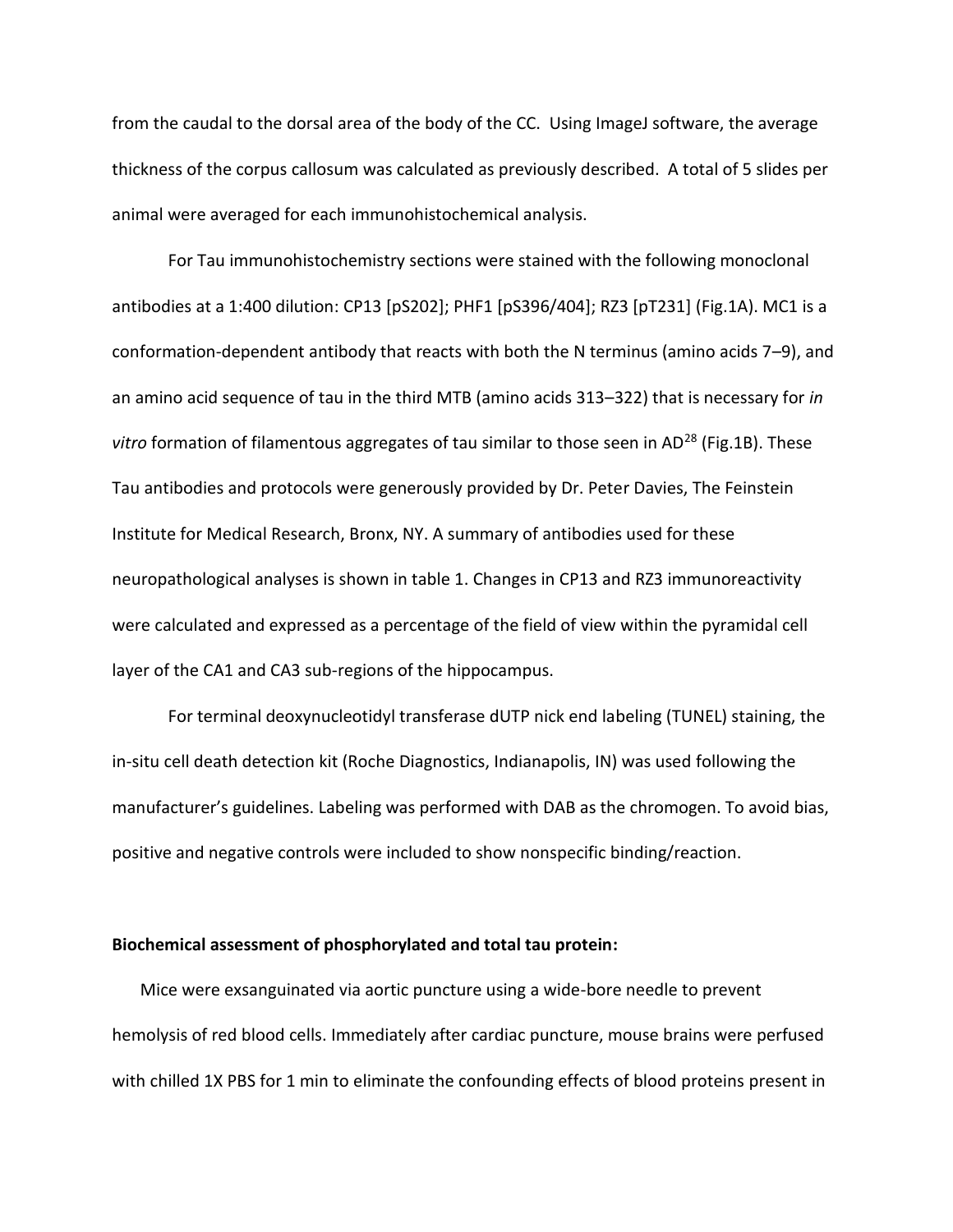the brain vasculature. Brains were dissected at 4°C into hemispheres, then cortices, hippocampi and cerebella, and then snap frozen in liquid nitrogen.

Phosphorylated tau and total tau protein were analyzed in the hemisected hippocampi and cortices obtained from all groups (n=5/group). Snap-frozen hemisected cortices and hippocampi were sonicated in 0.5 ml and 0.3 ml of chilled M-PER buffer solution (Thermo Fisher Scientific, Waltham, MA) supplemented with protease inhibitor cocktail (Roche, Indianapolis, IN). Biochemical analyses were carried out by our collaborators at the Feinstein Institute for Medical Research, Bronx, NY, to whom we sent coded tissue homogenates for quantitative assessments. Sample preparation for low-tau sandwich ELISA and quantitation of murinespecific tau protein were performed as previously described. Total tau DA31, CP13, PHF1 and RZ3 were used as capture antibodies in the low-tau, Sandwich ELISA. Data were expressed as µg tau/mg protein (tau and phosphorylated tau).

# **Statistics:**

Behavioral data were analyzed using JMP 8.0 (SAS, Cary, NC) as previously published<sup>[14](#page-24-2)</sup>. Quantitative histologic parameters were analyzed with one-way ANOVA, with a Tukey's posthoc correction for multiple comparisons, unless indicated. ELISA data were plotted and analyzed using Graph-Pad Prism (Prism 6.01, GraphPad Software Inc. La Jolla, CA). One way ANOVA followed by Tukey's post-hoc test was used for comparison of soluble tau and  $A\beta_{40}$ levels between the four groups. Only p values < 0.05 were considered to be statistically significant and are indicated by an asterisk in the figures. Error bars represent the standard error of the mean (SEM).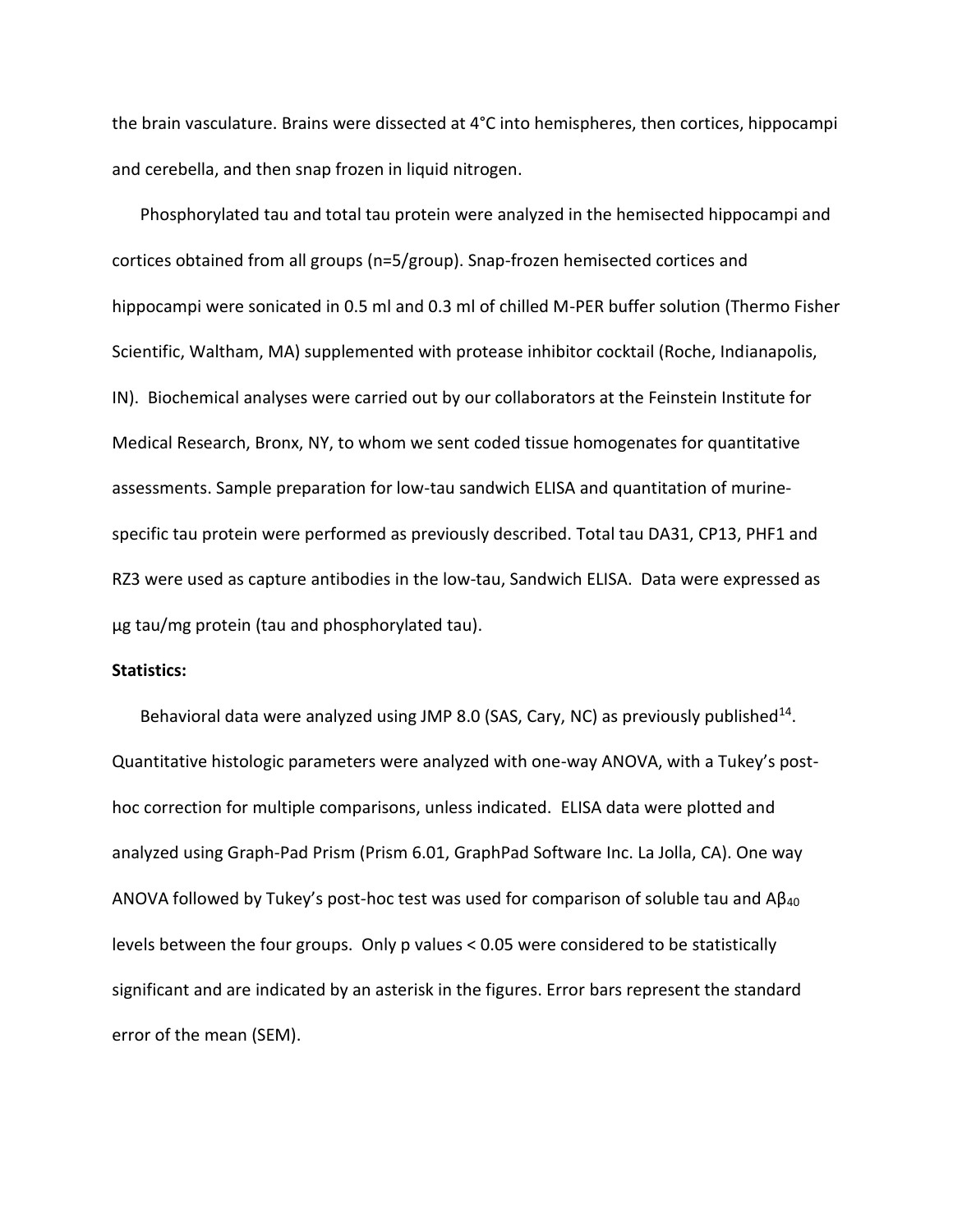# **Results:**

#### **Barnes maze acquisition:**

To investigate whether hTau animals are more sensitive to single or r-mTBI than wild type animals, we examined their learning and cognition under the same testing condition as we previously reported<sup>[14,](#page-24-2) [26,](#page-25-6) [27,](#page-25-7) [29](#page-25-9)</sup>: Barnes maze at 2 weeks, 6 and 12 months post-mTBI/anesthesia. Acute acquisition deficits were only observed in the repetitively injured group relative to their sham controls (Fig 2A; r-mTBI vs. r-sham, p < 0.05, repeated measures ANOVA). The mean distance travelled over the 6 days acquisition period in the r-mTBI mice was 24% longer than the r-sham mice. There was no difference between the s-mTBI, s-sham and r-sham groups at the acute time point (p > 0.05, repeated measures ANOVA). At chronic time-points, both injured groups traveled on average longer distances to reach the target box when compared to their respective sham groups (Fig 2; s-mTBI vs. s-sham, p < 0.001; r-mTBI vs. r-sham, p < 0.0001 and s-mTBI vs. s-sham, p < 0.0001; r-mTBI vs. r-sham, p < 0.001, respectively at 6 and 12 months after injury; repeated measures ANOVA). The average distance traveled by the s-mTBI mice over the 6-day acquisition period was 32%, and 48% longer than the s-sham mice at 6 and 12 months after injury, respectively. At the same time points, the r-mTBI had a greater and progressive separation on average distance traveled (62% and 28%, respectively) when compared to the r-sham. Analyses of the Barnes maze tracks on the last day of acquisition revealed that the travel path of the r-mTBI animals was more circuitous, searching in all quadrants when compared to the path of the shams of singly injured animals (data not shown).

The dataset for latency to escape was not normally distributed and thus did not satisfy the assumptions required for a repeated-measure ANOVA. The Wilcoxon signed rank test was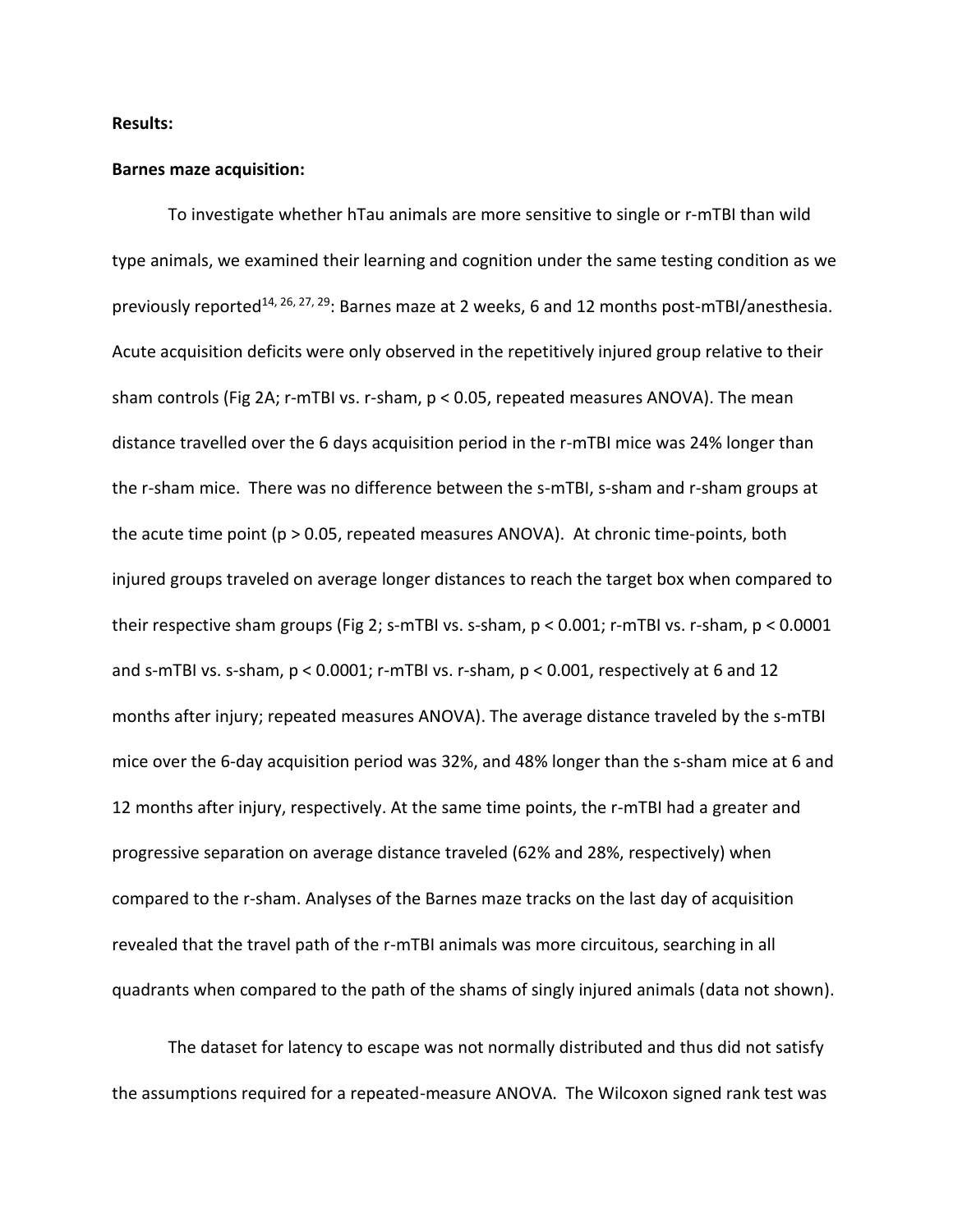used to test for the daily correlation between each group. No difference in escape latency performance was observed across all groups at the acute time point ( $p > 0.05$ ) (Fig.2). However, when tested at 6 and 12 months after injury, both injured group showed a progressive decline in escape latency performance. At 6 months after injury, the mean escape latency of the s-mTBI mice improved from 87.2 seconds on the first day of acquisition to 42.7 seconds on their last day of acquisition. By 12 months after injury, they spent on average 89.8 seconds on the first day of acquisition and 59.9 seconds on their last acquisition day. In contrast, even at the 6 month time point the r-mTBI mice exhibited less improvement over the 6 days than the other groups (see Fig 2D; days 1 and 6 of acquisition; r-mTBI, 89.2 seconds and 69.2 seconds; r-sham, 83.9 seconds and 42.2 seconds; p<0.0002); this lack of improvement during acquisition persisted at 12 months after injury (75.2 seconds and 66.6 seconds; p>0.05). The average velocity was similar across all groups and all-time points (data not shown).

### **Barnes maze: probe:**

The probe trial analyses determined the average time to reach target zone, (defined by the target escape hole). At 2 weeks and 6 months post-injury, the analyses revealed that the rmTBI mice performed the worst, followed by the r-sham, the s-mTBI, and the s-sham (Fig.3). While there was a trend for both injured groups to perform worse than their respective sham groups, the time to reach the target or adjacent holes did not reach statistical significance (p > 0.05 for both injury groups; ANOVA). Probe test performance was only markedly impaired in the r-mTBI mice compared to both control groups at 12 months post-injury, requiring on average 32 seconds to reach the target zone, as determined by 1-way ANOVA followed by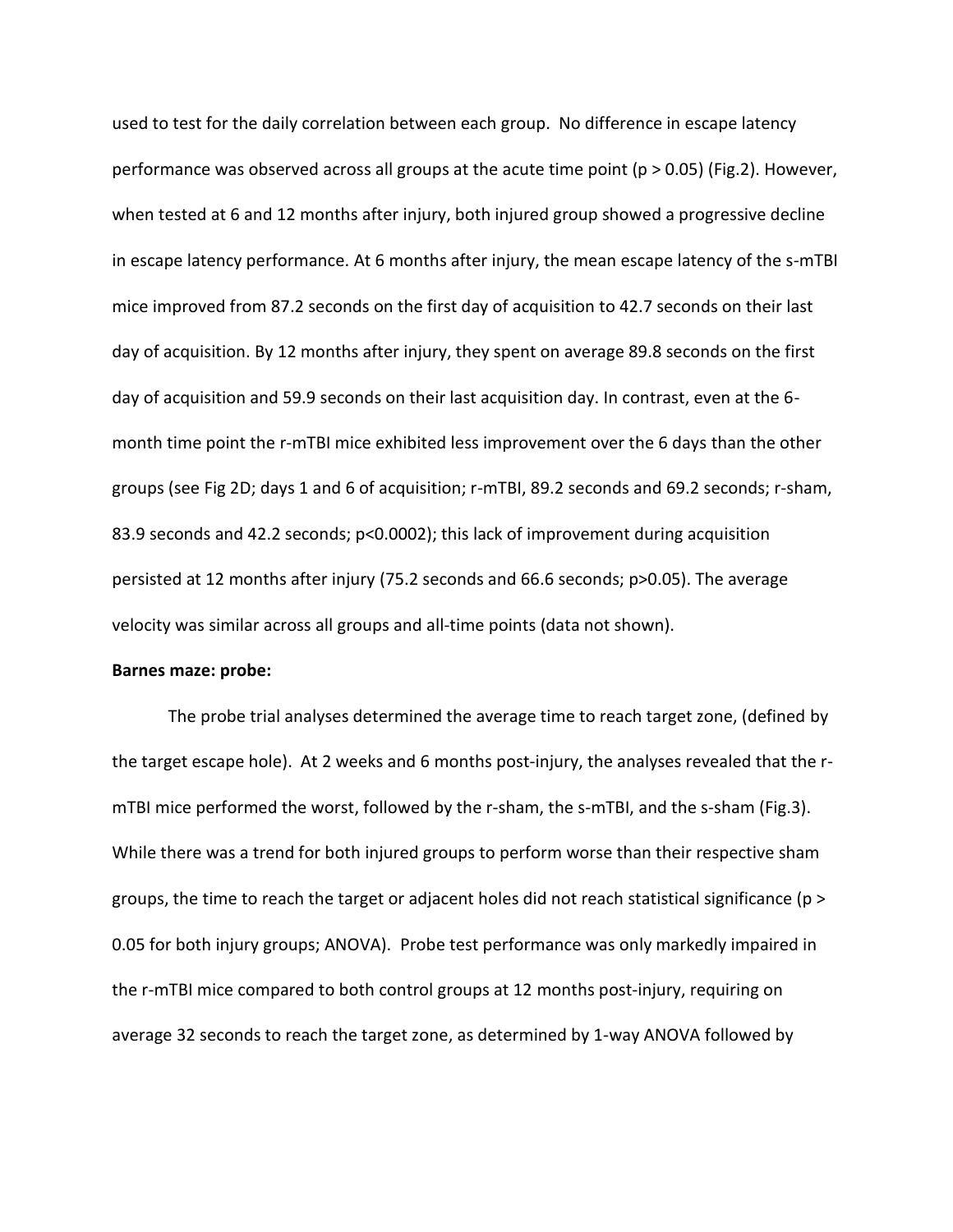Tukey *post-hoc* test (p > 0.05). The mean velocity for the probe trial was similar across all groups ( $p > 0.05$ ).

# **Elevated plus maze:**

To characterize the long-term effects of single or repetitive mild TBI on anxiety-related behaviors, the exploratory activity of each animal was tested in the elevated-plus maze (**Sup Fig. 1**)**.** There was no difference in the percentage of time spent in the open arms across all groups. (s-sham, 32.72±13.17%; r-sham, 39.77±12.12%; s-mTBI, 36.19±11.76%; r-mTBI, 48.15±12.12%; p>0.05 one-way ANOVA followed by Tukey's *post-hoc* test).

### **Macroscopic pathology:**

Consistent with previous experience, there were no skull fractures, cerebral hemorrhages, or contusions identified using this injury model in hTau mice, save for evidence of focal microhemorrhage (<1 mm<sup>2</sup>) in the inferior surface of the cerebellum in all animals subjected to r-mTBI. Otherwise, the brains of the hTau animals had no gross macroscopic differences when compared to the wild type animals.

# **Glial fibrillary acidic protein immunostaining:**

To determine if a similar astroglial response occurs in the brains of the hTau animals as we observed in the brain of the WT mice<sup>[14,](#page-24-2) [26,](#page-25-6) [27,](#page-25-7) [30](#page-25-10)</sup>, histological analyses were performed in the brain regions known to be affected in this model of mTBI. For all groups, the cortical region underlying the impact site (somatosensory and primary motor cortices), the corpus callosum, and the hippocampal regions were assessed in sections stained for GFAP. No astrocytes with morphological appearances of reactive glia, manifest as GFAP immunoreactive astrocytes with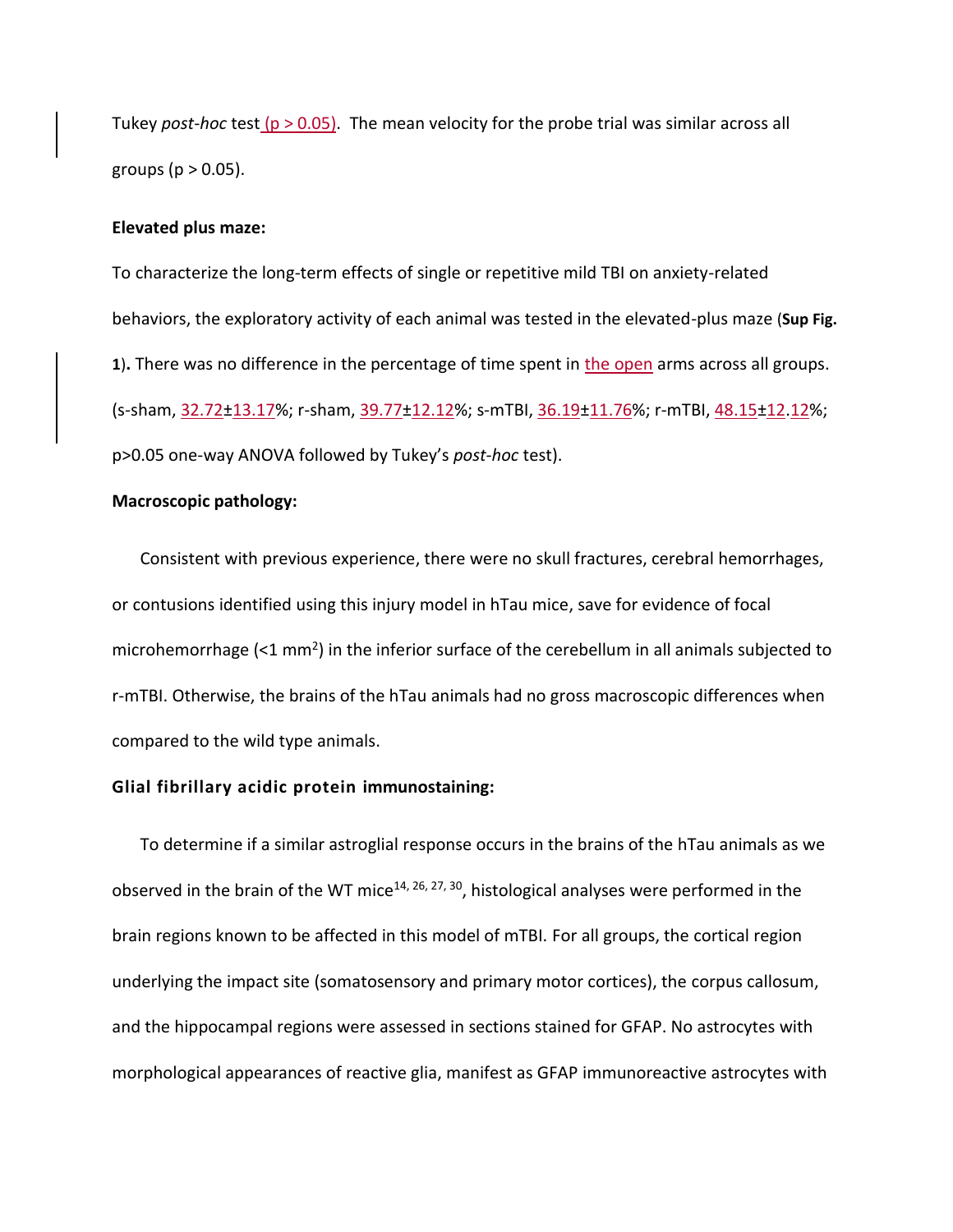thickened cell processes and hypertrophied cell soma, were observed in the cortex or in hippocampal sector CA1 (data not shown) at 24h or 12 months following single or repetitive anesthesia shams. Regarding the corpus callosum, the r-mTBI group showed an increased GFAP immunoreactivity at both 24h and 12 months post-injury (significant main effect of treatment by ANOVA F (3, 32) = 10.63 p< 0.0001; post hoc comparison shows difference between r-mTBI 11.2  $\pm$  2.5% vs. r-sham 2.3  $\pm$  0.4% at 24h post-injury and a significant main effect of treatment by ANOVA F  $(3, 74) = 8.369$  p < 0.0001; post hoc comparison shows difference between r-mTBI 10.9 ± 1.1% vs. r-sham 4.8 ± 0.5%; p < 0.05 at 12 months post-injury; p < 0.05; Fig.4,5). Notably, although there was no measurable increased GFAP immunoreactivity in the corpus callosum at 24h post-injury when compared to their corresponding sham, there was a mild increase in immunoreactivity at 12 months post-injury (s-mTBI 3.0 ± 0.9% vs. s-sham 3.6% ± 0.45% at 24h post-injury and s-mTBI 7.2  $\pm$  1.1% vs. s-sham 4.6  $\pm$  1.0%; p < 0.05 at 12 months post-injury; p < 0.05; Fig.4,5). In the region of the cortex underlying the impact site a mild reactive astrogliosis was only observed at 24h post-injury in the r-mTBI (data not shown). In the CA1 region, there was no evidence of increased immunoreactivity within the injured groups (data not shown).

### **Amyloid precursor protein immunostaining:**

Numerous APP-immunoreactive axonal profiles were identified in sections from both injury groups (Fig.4,5). These APP-immunoreactive axonal profiles were observed as either granular or more elongated, fusiform swellings in the white matter of the parasagittal cortex, including the splenium, body and genu of the corpus callosum, and the spinal trigeminal tracts of the brain stem (BS). APP-immunoreactive axonal profiles were observed at 24 h and 12 months post-injury in the CC of the s-mTBI (Fig.4,5F) and r-mTBI groups (Fig.4,5H) but not in their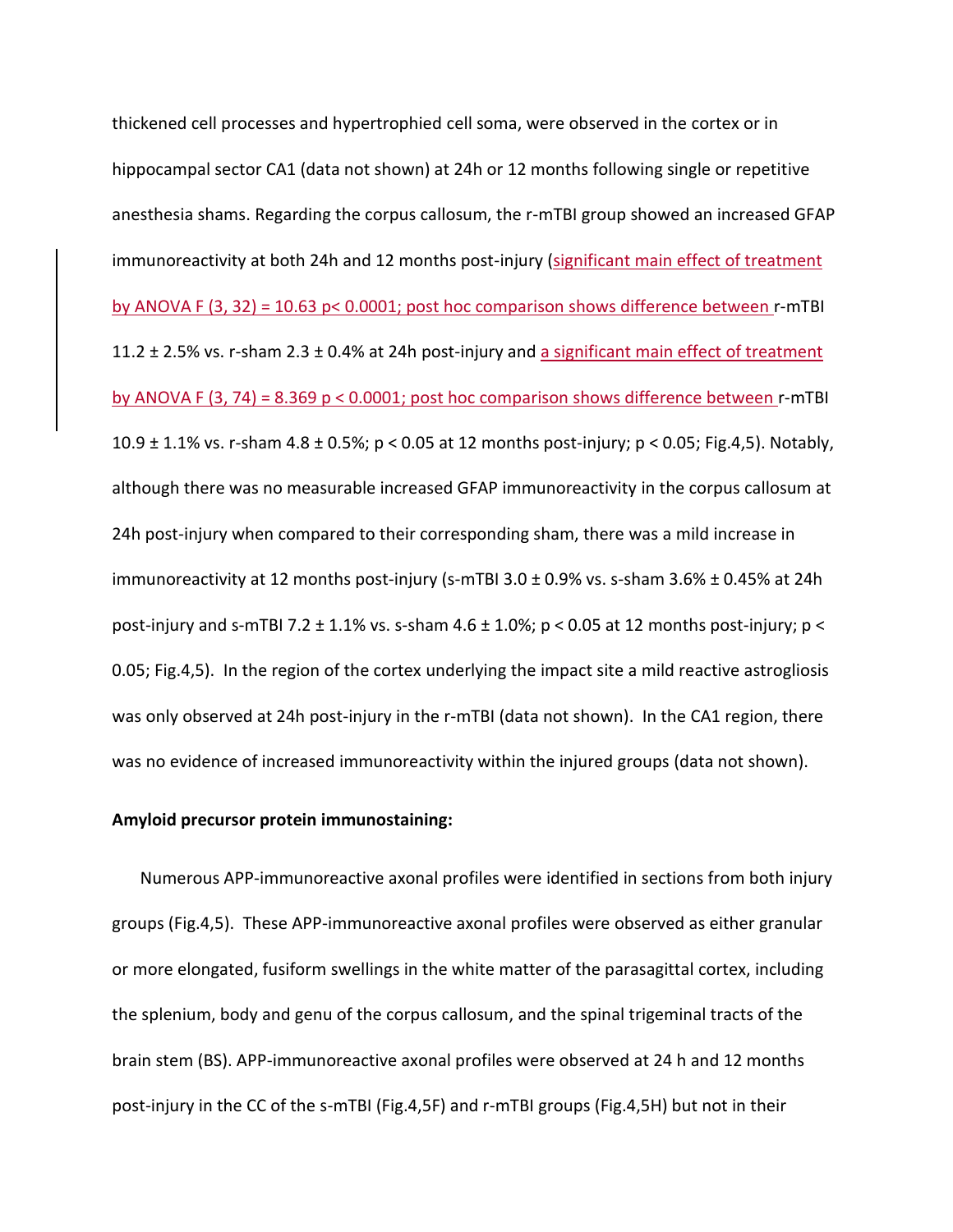controls (Fig.4,5EG). The numbers of APP-immunoreactive profiles in the CC of the s-mTBI was greater than in the r-mTBI group at 24h post-injury (s-mTBI group  $18 \pm 2.26$  vs. r-mTBI  $14 \pm 0.8$ ) axonal profiles/100  $\mu$ m<sup>2</sup>; p < 0.001), contrasting with higher numbers of positive profiles in the r-mTBI when compared to s-mTBI at 12 months (s-mTBI group  $3.4 \pm 0.9$  vs. r-mTBI  $11.5 \pm 1.4$ axonal profiles/100  $\mu$ m<sup>2</sup> p < 0.001) (Fig. 4,5). At 24h post-injury, axonal damage in the BS was minimal in the s-mTBI, whereas greater numbers of punctate immunoreactive swellings were present in the r-mTBI group. There was no evidence of ongoing axonal injury in the brain stem at 12 months post-injury.

### **Ionized calcium binding adaptor molecule 1 immunostaining:**

No evidence of ongoing, active neuroinflammation was identified in sections stained for ionized calcium binding adaptor molecule 1 (Iba1) in the hTau sham animals at any timepoint (Fig.4,5). In the single injury animals, both resting and activated microglia (with a bushy morphology) were observed at 24h post-injury in the CC (significant main effect of treatment by ANOVA F  $(3, 68)$  = 79.84 p < 0.0001; and post hoc comparisons shows difference between smTBI 6.22  $\pm$  0.9% vs. s-sham 3.22  $\pm$  0.9%; p < 0.05; Sup Fig. 2) and in the cortex (Fig.4J) (significant main effect of treatment by ANOVA F  $(3, 68) = 60.58$  p < 0.0001; and post hoc comparisons shows difference between s-mTBI  $6.2 \pm 0.9\%$  vs. s-sham  $4.01 \pm 0.3\%$ ; p < 0.001; Fig.4J). For mice subjected to r-mTBI, immunostaining for Iba-1 revealed clusters of activated microglia in the CC (significant main effect of treatment by ANOVA F  $(3, 68) = 79.84$  p < 0.0001; and post hoc comparisons shows difference between r-mTBI 13.7  $\pm$  1.3% vs. r-sham 2.21  $\pm$ 0.6%;  $p < 0.0001$ ; s-mTBI 6.22 ± 0.9% vs. r-mTBI 13.7 ± 1.3%;  $p < 0.05$ ; Sup Fig. 2), and microglia with a bushy morphology in the region of the cortex underlying the impact site (significant main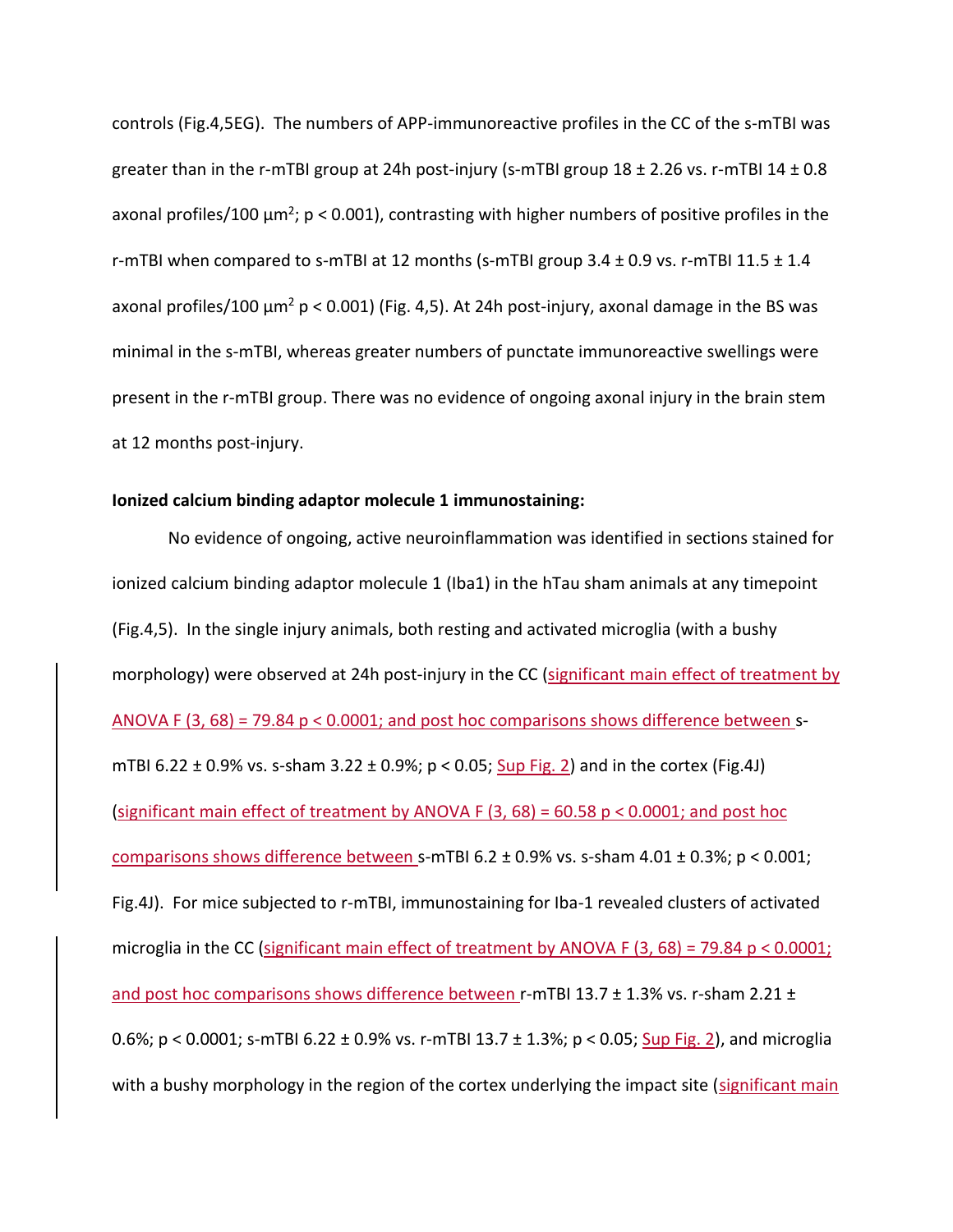effect of treatment by ANOVA F  $(3, 68) = 60.58$  p < 0.0001; and post hoc comparisons shows difference between r-mTBI  $10.4 \pm 1.3\%$  vs. r-sham  $2.01\pm 0.5\%$ ; p < 0.0001; s-mTBI 6.2  $\pm$  0.9% vs. r-mTBI 10.4  $\pm$  1.3%; p < 0.05; Fig.4L). By 12 months post-injury, there was no evidence of activated microglia in the cortical region of any groups. However, for the single and r-mTBI, increased microglial activity in the splenium and body of the corpus callosum was observed when compared to corresponding shams (r-mTBI  $10.4 \pm 1.3\%$  vs. r-sham  $3.01 \pm 0.5\%$ ; p < 0.0001; s-mTBI  $6.1 \pm 0.9\%$  vs. s-sham  $3.4 \pm 0.7\%$ ;  $p < 0.05$ ; Sup Fig. 2).

# **Tau immunohistochemistry in the cortex:**

No TBI-dependent increase in cortical soluble p-tau CP13 (Fig.6A-C), RZ3 (Fig.6D-F) or PHF1 (Fig.6G-I) was observed at 24h or 12 months post-injury measured by ELISA analyses (p>0.05; one-way ANOVA). Nonetheless, an age-dependent increase for each soluble p-tau CP13 and RZ3 immunoreactivity was observed between 24h and 12 months post-mTBI in the cortices of all groups (p<0.01; one-way ANOVA followed by Tukey's post-hoc t-test). However, in animals subjected to single and repetitive mTBI, an increase of CP13, RZ3 and PHF1 immunoreactivity was observed in cell bodies and apical dendrites of occasional cortical neurons underlying the impact site at 24h post-injury, while no cortical neurons were labeled in control groups (Fig.6C,F,I). These p-tau neurons was not persistent at the chronic time point of 12 months after injury. There was no increase of p-tau when quantitated as a ratio of p-tau protein to total tau protein with ELISA (Fig.6B,E,H).

## **Tau immunohistochemistry in the hippocampus:**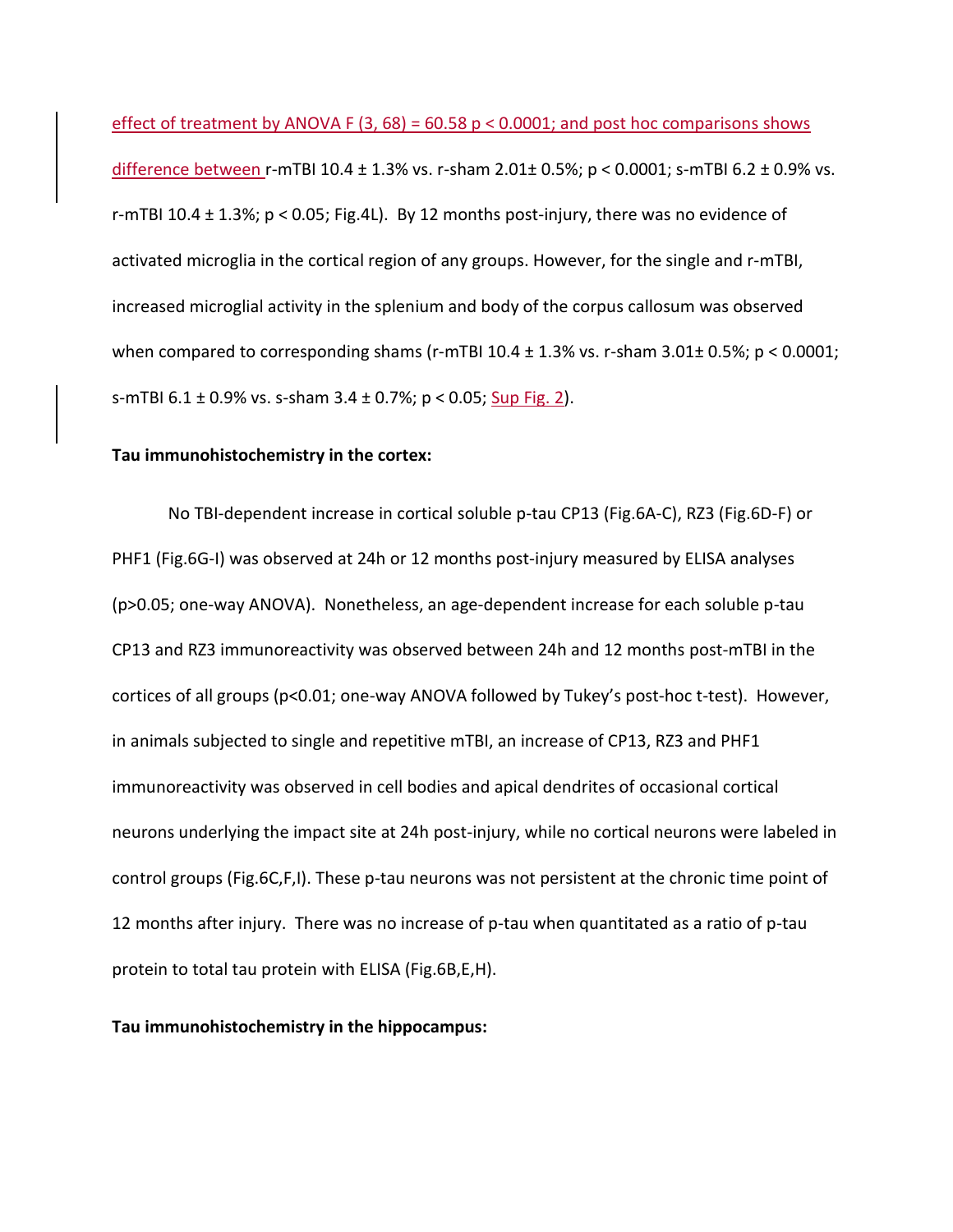The low-tau ELISAs that quantitatively assess different epitopes of tau did not reveal any TBI-dependent increase in cortical soluble p-tau CP13 (Fig.7A-C), RZ3 (Fig.7D-F) and PHF1 (Fig.7G-I) at 24h and 12 months post-injury (p>0.05; one-way ANOVA). However, qualitative observation of the IHC-stained sections revealed a trend for increased immunostaining for CP13 and RZ3 within the CA1 and CA3 sub-region of the hippocampus in both injured groups when compared to their respective shams at 24h post-injury. Generally, the r-mTBI group showed greater dendritic and membranous staining than the other groups. In addition, p-tau was also quantitated as a ratio of phosphorylated tau protein to total tau protein. However, no change was observed for p-tau CP13, RZ3 and PHF1 in sham and injured animals (Fig.7B,E,H).

### **Soluble DA31 (Total tau) ELISA and aggregated tau MonoELISA DA9-DA9HRP:**

In all experimental groups, at both 24h and 12 months after mTBI/anesthesia, there was no TBI-dependent increase in cortical or hippocampal soluble tau (Sup Fig.3; p>0.05) and aggregated tau (Sup Fig.4; p>0.05). An age-dependent increase in aggregated tau was observed between 24h and 12 months post-in the cortex (Sup Fig.4; p<0.001).

# **Amyloid Biochemistry/Immunohistochemistry:**

No evidence of amyloid pathology was identified in r-mTBI injured animals (diffuse or neuritic Aβ plaques), as determined by histopathology in sections from cortex or hippocampus stained for 4G8 or Congo red at 24h or 12 months after mTBI/anesthesia (data not shown). Further, ELISA analysis of soluble murine Ab40 showed no TBI or age-dependent increases (data not shown).

# **TUNEL:**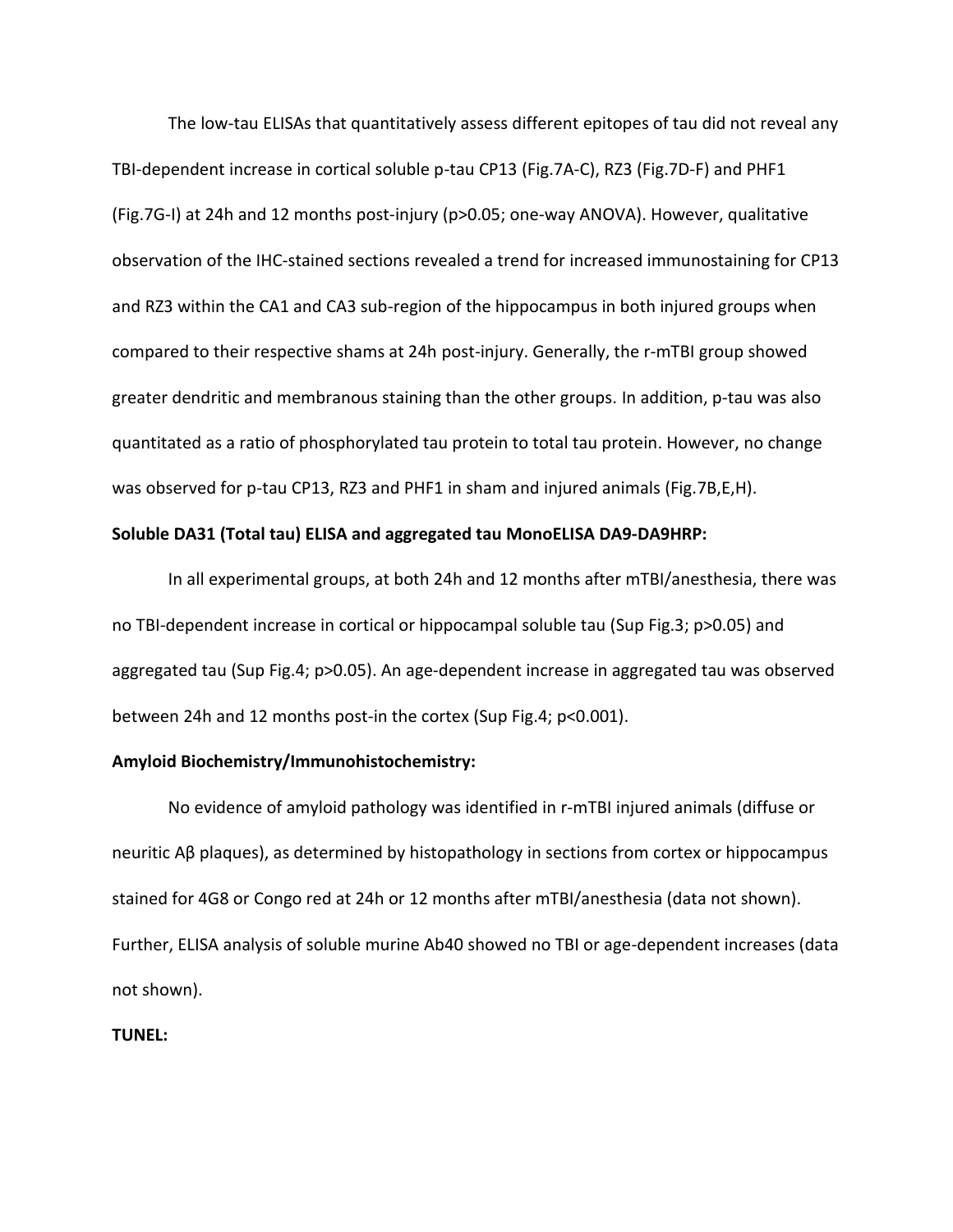Pyramidal neurons of the hippocampus, and neurons that stained positive for Tau in the cortex, were devoid of TUNEL positive staining, indicating that there was no apoptotic programmed cell death in either sham or injured animals (data not shown).

# **Discussion:**

Herein we report observations on acute and chronic effects of single and r-mTBI in a transgenic mouse model to explore the potential role of tau pathobiology after mTBI. Our data show that single and r-mTBI induced a modest increase in the cortical soluble fraction of three different p-tau epitopes: CP13, PHF1 and RZ3 that resorbed by 12 months post-injury. This increase was not associated with worse behavioral performance when compared to our previous reports in wild type animals with the same experimental design<sup>[14,](#page-24-2) [26,](#page-25-6) [27](#page-25-7)</sup>. Secondly, we showed that the post-TBI neuropathology in hTau and wild type mice was otherwise comparable, with essentially similar levels of axonal injury and chronic neuroinflammation in both study groups.

Very little is known about the mechanisms involved in the accumulation of tau proteins observed in human cases late after mTBI. Evidence from a preclinical model of TBI demonstrates rapid formation of neurotoxic oligomeric and p-tau aggregates that may be followed by a toxic gain of function<sup>[31](#page-25-11)</sup>. Therefore, we questioned whether r-mTBI could increase soluble p-tau in our model at 24 h post-injury and if these changes were transient or sustained; possibly leading to pre-tangle formation. Our data confirm an increase in CP13 (pS202) and RZ3 (pT231) acutely post-injury, however, this change was transient. Further work is required to address the time course and the presence if any, of other tau species such as soluble small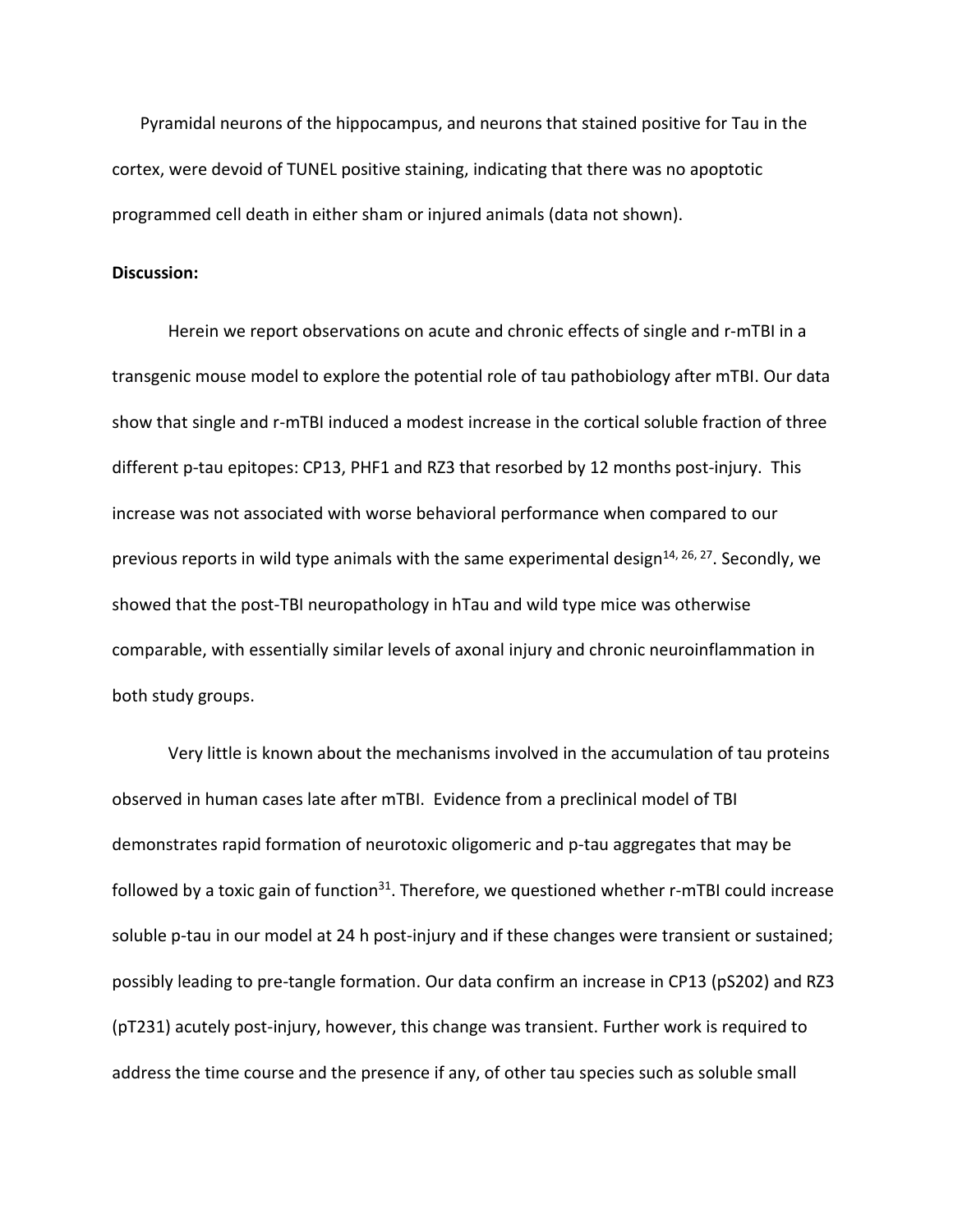oligomers, and insoluble tau species. However, the absence of aggregated tau and MC1 immunostaining suggests that our injury paradigm does not trigger the formation of toxic tau conformational species at 24h and 12 months post-single and r-mTBI.

Our immunohistochemical observations showed an increase in somatodendritic phosphorylated tau (CP13, PHF1, RZ3) in the superficial layer of the cortex at 24h, but not at 12 months in injured animals. Supporting these observations, ELISA of the cortical homogenate also revealed a trend toward an elevation of phosphorylated tau epitopes pS202 and pT231 at 24h but not at 12 months post-injury. In the hippocampus, despite subtle changes in p-tau levels as determined by ELISA, we observed a dramatic increase in p-tau immunoreactivity to the pyramidal layer of the hippocampus, but again these changes were transient in nature suggesting that our rodent injury paradigm does not replicate the pathology that as has been described many years after r-mTBI in human CTE cases.

In our model we used hTau mice that expresses all six human tau isoforms on a null murine background. However, unlike humans that express 3R:4R tau isoform ratio at (50:50), they have been reported to express a higher 3R:4R tau isoform ratio  $(4:1)^{24}$  $(4:1)^{24}$  $(4:1)^{24}$ [.](#page-25-4) Changes in the tau isoform ratio are associated with distinct tauopathies, for example, a shift toward an increase of 4R isoforms is observed in patients with progressive supranuclear palsy or argyrophilic grain disease, whereas a shift toward an increase of 3R is associated with frontotemporal dementia with parkinsonism-17 (FTDP17)<sup>[32](#page-25-12)</sup>. The effects of some of the FTDP-causing mutations in tau (for example; P310L, V337M and G272V) have been extensively studied in transgenic mice that develop widespread NFTs<sup>[33,](#page-26-0) [34](#page-26-1)</sup>, and these studies as well as in vitro cell culture models suggest, that the 4R tau isoform is potentially a more favorable substrate for aberrant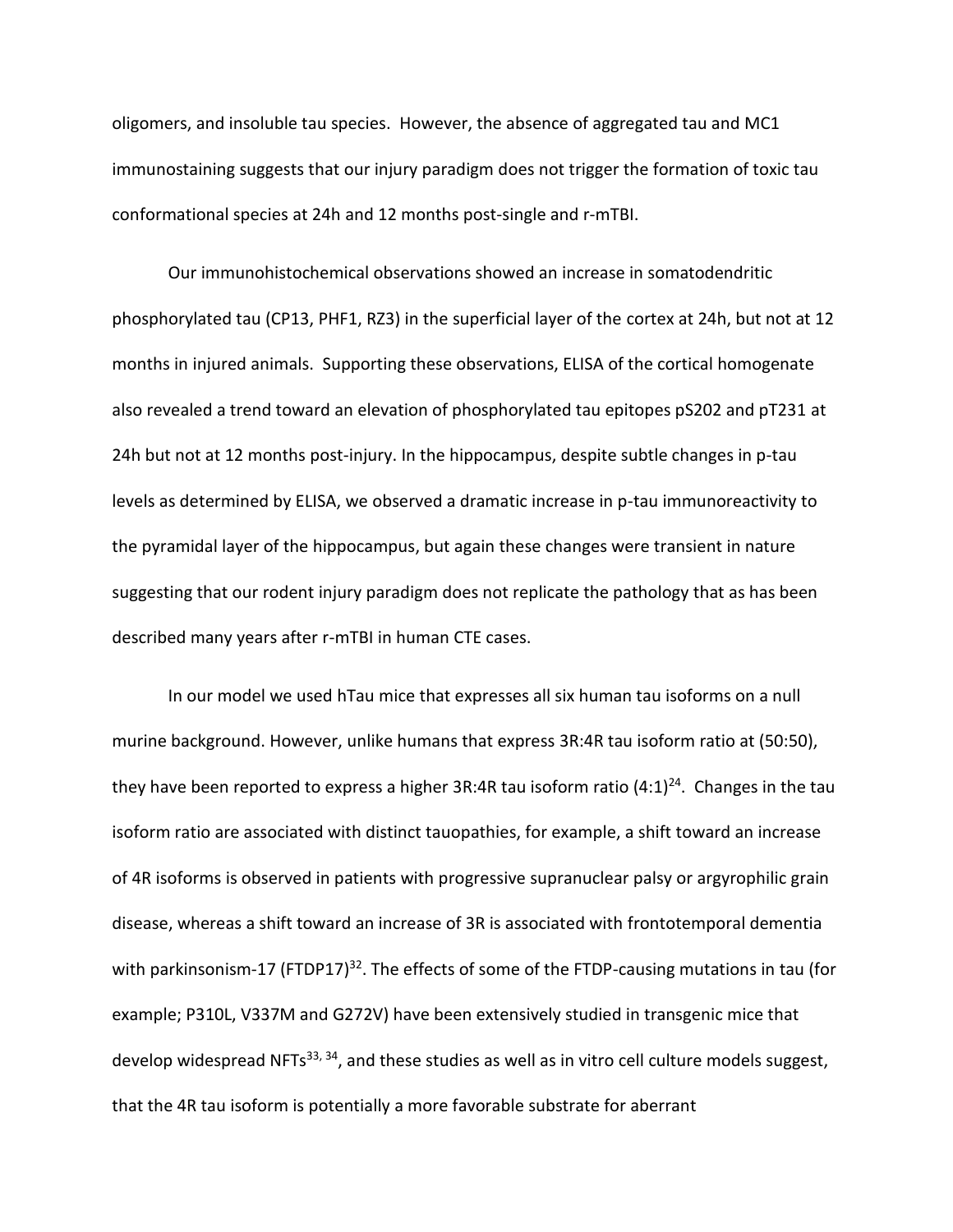hyperphosphorylation, and also has the propensity to self-aggregate into filaments more readily at a lower phosphorylation stoichiometry<sup>[35](#page-26-2)</sup>. Therefore, the significant imbalance in the 3R:4R tau ratio in our hTau mouse model may be an important factor in the appearance of tau pathology following injury and should be considered in the interpretation of our data.

Based on these results, it remains unclear if the acute increase of cortical tau phosphorylation originates from the endogenous pool of tau from formerly healthy axons damaged by injury, or from tau newly synthesized as a response to cytoskeletal damage. While further work is required to answer this question, TUNEL staining revealed no apoptotic neurons in the cortex or hippocampal regions in sham or injured animals. This suggests that neurons showing enhanced somatodendritic phosphorylated tau staining are not apoptotic. Owing to its known involvement in AD pathogenesis, tau has been considered in general as a diseasecausing agent. However, the potential link between a transient surge of tau hyperphosphorylation, as observed after TBI, and neurodegeneration has not yet been clearly defined. In fact, evidence suggests that tau phosphorylation at certain sites (e.g. KXGS motifs) may protect against tau aggregation<sup>[36](#page-26-3)</sup>. In addition, Arendt and colleagues revealed that hyperphosphorylation of tau in hibernating animals reverses rapidly upon arousal from torpor<sup>[37](#page-26-4)</sup>. Similar to these observations from hibernating animals, tau hyperphosphorylation resulting from TBI might potentially involve an intrinsic response to protect the neurons from further damage through mechanisms that stabilize the cytoskeleton and synaptic structure<sup>[38,](#page-26-5) [39](#page-26-6)</sup>.

Other pathological features seen in human CTE cases, such as perivascular tau pathology, neuropil threads and astrocytic tangles<sup>[6](#page-24-5)</sup>, were not observed in our mouse model of mTBI. It is possible that these differences between human CTE cases and our mouse model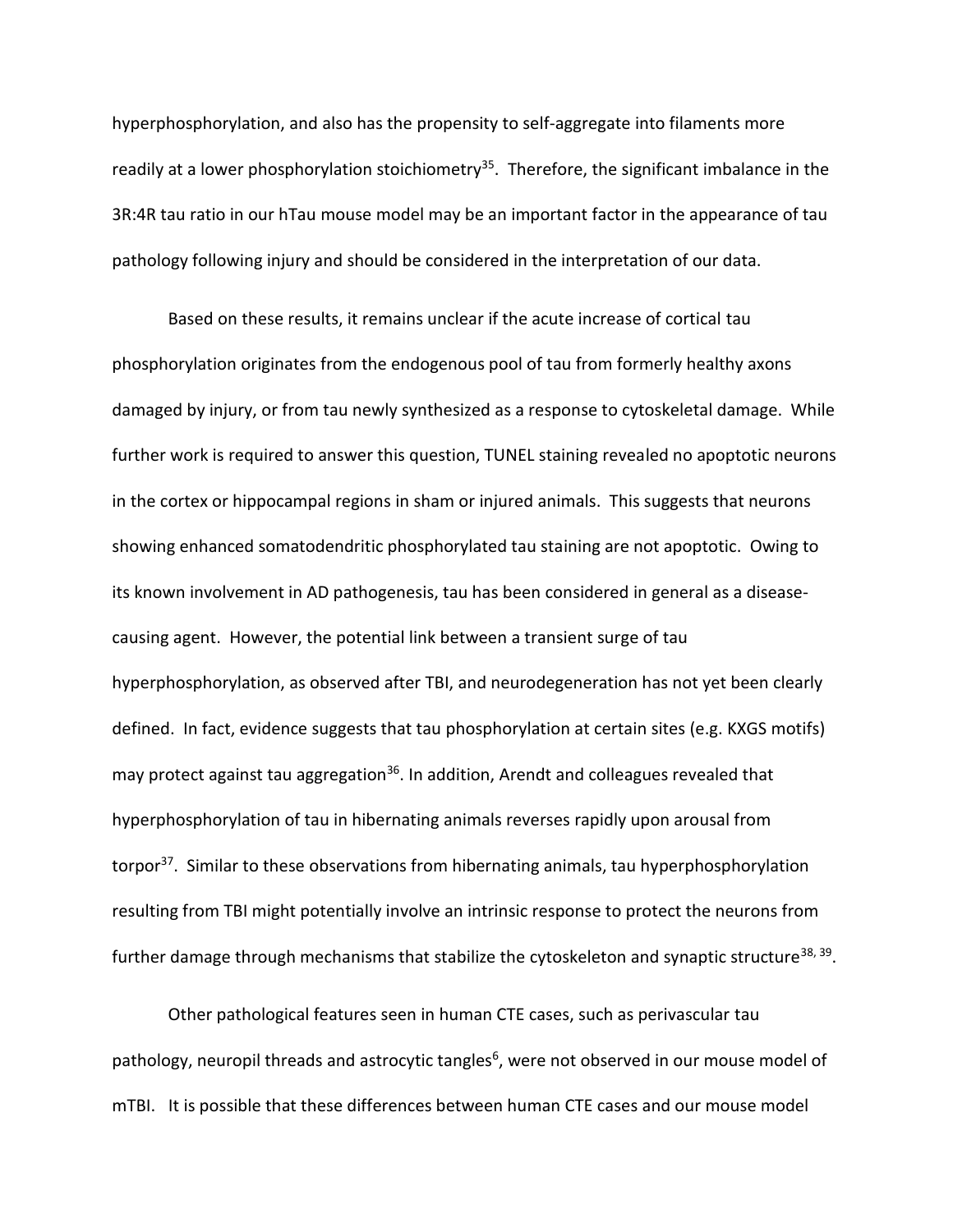may be constrained by differences in the severity and frequency of injury, interspecies differences; including the rodent inherent ability in clearing hyperphosphorylated tau, the craniospinal angle, the significantly greater deformability of the murine skull, and the white to grey matter ratio in mice and humans. Overall, these data seem to suggest that tau hyperphosphorylation at acute time points post-injury may be a normal physiological response of the brain following mTBI.

Our findings herein also raise the question concerning the link between anesthesia exposure and increased tau phosphorylation, which have been reported on several occasions in the literature<sup>[40-42](#page-26-7)</sup>. Indeed, a trend for lower spatial memory performance (Barnes maze probe trial) was observed in the r-sham group. The pathological examination also revealed a tendency for increased tau phosphorylation in mice with to multiple anesthesia exposures. This trend was not observed in our previous study in aged hTau mice<sup>[22](#page-25-1)</sup>. This could be explained by the transient increase of tau phosphorylation that resorbs within weeks post-exposure<sup>[43](#page-26-8)</sup> or by the fact that aged tau mice have such high levels of phosphorylated tau that they supersede that which could be induced by anesthesia.

When tested for behavioral performance in the Barnes maze, the r-mTBI group showed impaired learning consistent with our mTBI study in WT mice at both time point tested (24h and 12 months post-injury)<sup>[26](#page-25-6)</sup>. However, in contrast to our previous study, the single injury paradigm failed to demonstrate any significant effect on the behavior of the hTau mice as they performed at the same level as their sham control counterparts at the acute timepoint (in terms of escape latency and distance travelled). Alterations in genetic background of the animals could be the cause of such differences, because mice which have been genetically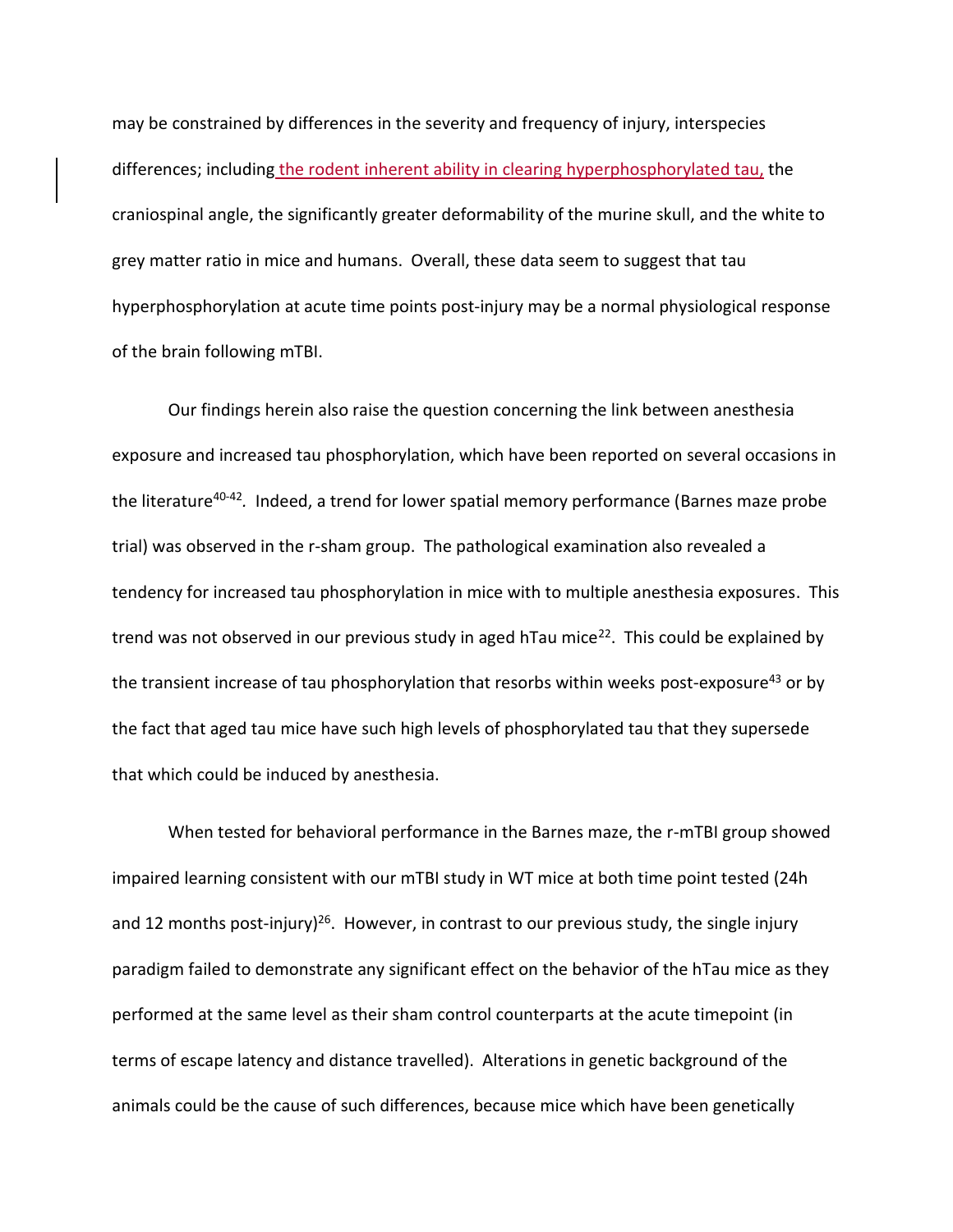manipulated are known to perform differently in certain behavioral tests. It is interesting to note that the overall performance of the young hTau mice was superior to the young WT groups as they were able to find the hidden box with the shortest distance and time travelled when compared to WT animals over the acquisition trial phase, although they performed worse on the probe trial at both time points. We did not observe an increase in the time spent in the open arms of the maze at the chronic time point suggesting that the mice do not express risktaking behavior at this stage.

To date, many reports on human pathology in CTE have consistently focused on the development of p-tau pathology years following exposure to TBI<sup>[6,](#page-24-5) [44,](#page-26-9) [45](#page-26-10)</sup>. However, the majority of these studies have been retrospective in nature and from convenience samples of clinically symptomatic cases with inherent biases in case selection. The experimental data presented here and in previous pre-clinical models continue to suggest neuroinflammation and axonal injury, rather than tau pathology, have a significant role in the neuropathological events following single or repetitive mTBI; these pathologies in turn showing strong correlation with the acute and chronic behavioral changes observed post-injury.

#### **References:**

<span id="page-23-2"></span><span id="page-23-1"></span><span id="page-23-0"></span>1. Lehman, E.J., Hein, M.J., Baron, S.L. and Gersic, C.M. (2012). Neurodegenerative causes of death among retired National Football League players. Neurology 79, 1970-1974. 2. Plassman, B.L., Havlik, R.J., Steffens, D.C., Helms, M.J., Newman, T.N., Drosdick, D., Phillips, C., Gau, B.A., Welsh-Bohmer, K.A., Burke, J.R., Guralnik, J.M. and Breitner, J.C. (2000). Documented head injury in early adulthood and risk of Alzheimer's disease and other dementias. Neurology 55, 1158-1166. 3. Johnson, V.E., Stewart, W. and Smith, D.H. (2010). Traumatic brain injury and amyloid-beta pathology: a link to Alzheimer's disease? Nature reviews. Neuroscience 11, 361-370. 4. Johnson, V.E., Stewart, W. and Smith, D.H. (2012). Widespread tau and amyloid-beta pathology many years after a single traumatic brain injury in humans. Brain pathology 22, 142-149.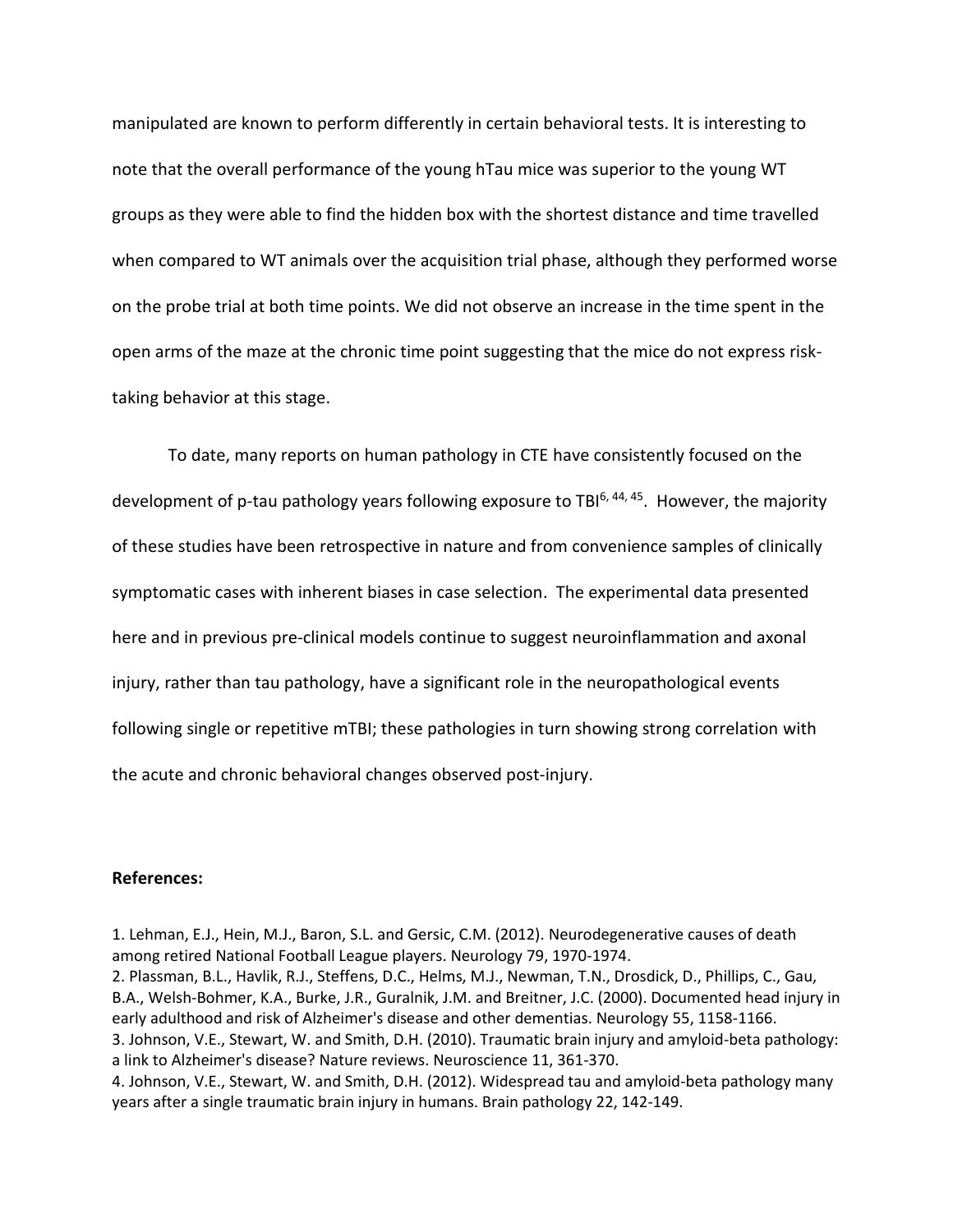<span id="page-24-5"></span><span id="page-24-1"></span>5. Mannix, R., Meehan, W.P., Mandeville, J., Grant, P.E., Gray, T., Berglass, J., Zhang, J., Bryant, J., Rezaie, S., Chung, J.Y., Peters, N.V., Lee, C., Tien, L.W., Kaplan, D.L., Feany, M. and Whalen, M. (2013). Clinical correlates in an experimental model of repetitive mild brain injury. Annals of neurology 74, 65-75. 6. McKee, A.C., Stern, R.A., Nowinski, C.J., Stein, T.D., Alvarez, V.E., Daneshvar, D.H., Lee, H.S., Wojtowicz, S.M., Hall, G., Baugh, C.M., Riley, D.O., Kubilus, C.A., Cormier, K.A., Jacobs, M.A., Martin, B.R., Abraham, C.R., Ikezu, T., Reichard, R.R., Wolozin, B.L., Budson, A.E., Goldstein, L.E., Kowall, N.W. and Cantu, R.C. (2013). The spectrum of disease in chronic traumatic encephalopathy. Brain : a journal of neurology 136, 43-64.

7. Smith, C., Graham, D.I., Murray, L.S. and Nicoll, J.A. (2003). Tau immunohistochemistry in acute brain injury. Neuropathology and applied neurobiology 29, 496-502.

8. Smith, D.H., Johnson, V.E. and Stewart, W. (2013). Chronic neuropathologies of single and repetitive TBI: substrates of dementia? Nature reviews. Neurology 9, 211-221.

9. Tran, H.T., LaFerla, F.M., Holtzman, D.M. and Brody, D.L. (2011). Controlled cortical impact traumatic brain injury in 3xTg-AD mice causes acute intra-axonal amyloid-beta accumulation and independently accelerates the development of tau abnormalities. The Journal of neuroscience : the official journal of the Society for Neuroscience 31, 9513-9525.

<span id="page-24-4"></span>10. Tran, H.T., Sanchez, L., Esparza, T.J. and Brody, D.L. (2011). Distinct temporal and anatomical distributions of amyloid-beta and tau abnormalities following controlled cortical impact in transgenic mice. PloS one 6, e25475.

11. Uryu, K., Laurer, H., McIntosh, T., Pratico, D., Martinez, D., Leight, S., Lee, V.M. and Trojanowski, J.Q. (2002). Repetitive mild brain trauma accelerates Abeta deposition, lipid peroxidation, and cognitive impairment in a transgenic mouse model of Alzheimer amyloidosis. The Journal of neuroscience : the official journal of the Society for Neuroscience 22, 446-454.

12. Yoshiyama, Y., Uryu, K., Higuchi, M., Longhi, L., Hoover, R., Fujimoto, S., McIntosh, T., Lee, V.M. and Trojanowski, J.Q. (2005). Enhanced neurofibrillary tangle formation, cerebral atrophy, and cognitive deficits induced by repetitive mild brain injury in a transgenic tauopathy mouse model. Journal of neurotrauma 22, 1134-1141.

<span id="page-24-0"></span>13. McKee, A.C., Cairns, N.J., Dickson, D.W., Folkerth, R.D., Keene, C.D., Litvan, I., Perl, D.P., Stein, T.D., Vonsattel, J.P., Stewart, W., Tripodis, Y., Crary, J.F., Bieniek, K.F., Dams-O'Connor, K., Alvarez, V.E., Gordon, W.A. and group, T.C. (2016). The first NINDS/NIBIB consensus meeting to define neuropathological criteria for the diagnosis of chronic traumatic encephalopathy. Acta neuropathologica 131, 75-86.

<span id="page-24-2"></span>14. Mouzon, B., Chaytow, H., Crynen, G., Bachmeier, C., Stewart, J., Mullan, M., Stewart, W. and Crawford, F. (2012). Repetitive mild traumatic brain injury in a mouse model produces learning and memory deficits accompanied by histological changes. Journal of neurotrauma 29, 2761-2773. 15. Ojo, J.O., Mouzon, B., Algamal, M., Leary, P., Lynch, C., Abdullah, L., Evans, J., Mullan, M., Bachmeier,

<span id="page-24-3"></span>C., Stewart, W. and Crawford, F. (2016). Chronic Repetitive Mild Traumatic Brain Injury Results in Reduced Cerebral Blood Flow, Axonal Injury, Gliosis, and Increased T-Tau and Tau Oligomers. Journal of neuropathology and experimental neurology 75, 636-655.

16. Kane, M.J., Angoa-Perez, M., Briggs, D.I., Viano, D.C., Kreipke, C.W. and Kuhn, D.M. (2012). A mouse model of human repetitive mild traumatic brain injury. Journal of neuroscience methods 203, 41-49. 17. Laurer, H.L., Bareyre, F.M., Lee, V.M., Trojanowski, J.Q., Longhi, L., Hoover, R., Saatman, K.E., Raghupathi, R., Hoshino, S., Grady, M.S. and McIntosh, T.K. (2001). Mild head injury increasing the brain's vulnerability to a second concussive impact. Journal of neurosurgery 95, 859-870.

18. Meehan, W.P., 3rd, Zhang, J., Mannix, R. and Whalen, M.J. (2012). Increasing recovery time between injuries improves cognitive outcome after repetitive mild concussive brain injuries in mice. Neurosurgery 71, 885-891.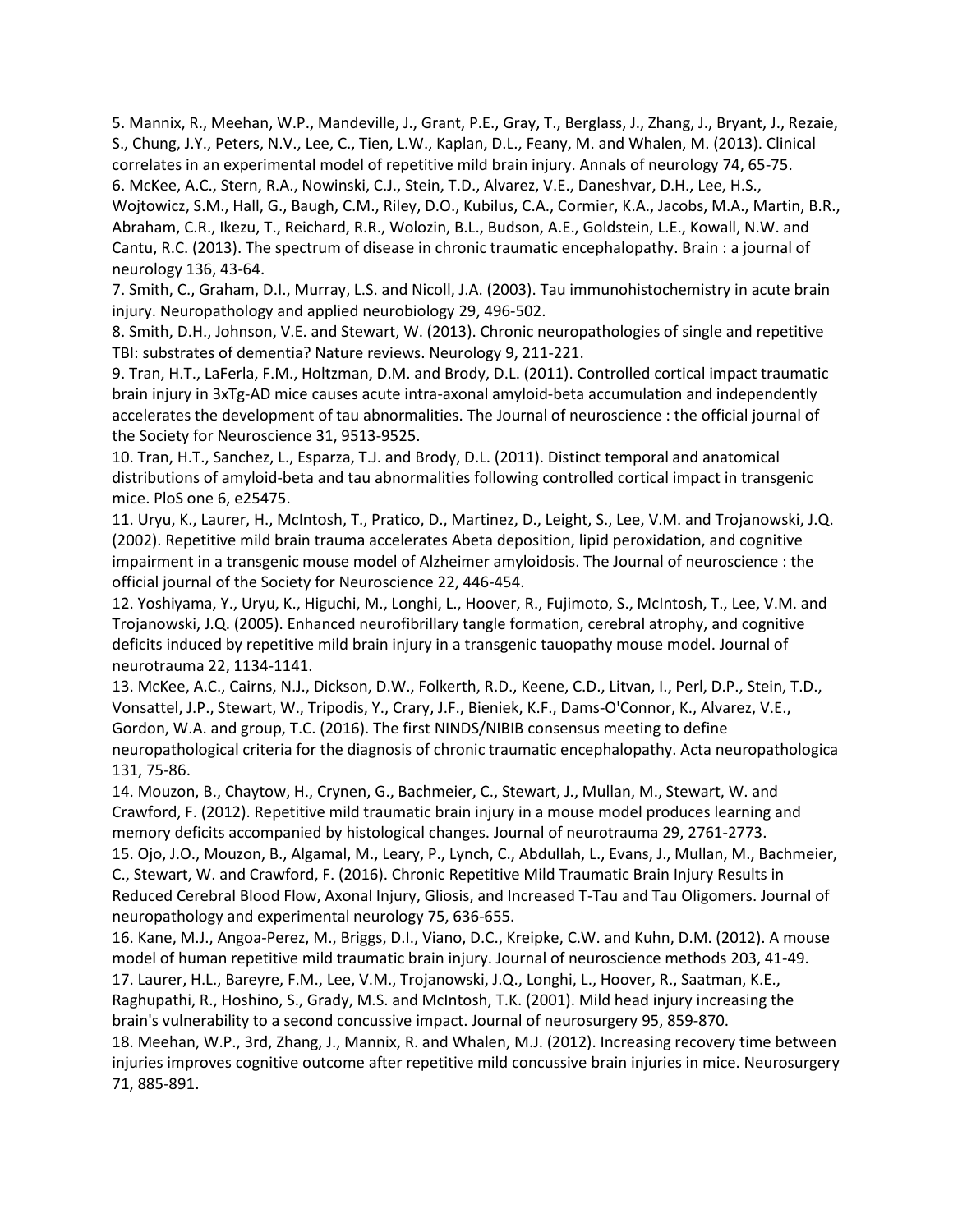19. Shitaka, Y., Tran, H.T., Bennett, R.E., Sanchez, L., Levy, M.A., Dikranian, K. and Brody, D.L. (2011). Repetitive closed-skull traumatic brain injury in mice causes persistent multifocal axonal injury and microglial reactivity. Journal of neuropathology and experimental neurology 70, 551-567.

<span id="page-25-3"></span>20. Winston, C.N., Noel, A., Neustadtl, A., Parsadanian, M., Barton, D.J., Chellappa, D., Wilkins, T.E., Alikhani, A.D., Zapple, D.N., Villapol, S., Planel, E. and Burns, M.P. (2016). Dendritic Spine Loss and Chronic White Matter Inflammation in a Mouse Model of Highly Repetitive Head Trauma. The American journal of pathology 186, 552-567.

<span id="page-25-0"></span>21. Ojo, J.O., Mouzon, B.C. and Crawford, F. (2016). Repetitive head trauma, chronic traumatic encephalopathy and tau: Challenges in translating from mice to men. Experimental neurology 275 Pt 3, 389-404.

<span id="page-25-1"></span>22. Ojo, J.O., Mouzon, B., Greenberg, M.B., Bachmeier, C., Mullan, M. and Crawford, F. (2013). Repetitive mild traumatic brain injury augments tau pathology and glial activation in aged hTau mice. Journal of neuropathology and experimental neurology 72, 137-151.

<span id="page-25-2"></span>23. Petraglia, A.L., Plog, B.A., Dayawansa, S., Dashnaw, M.L., Czerniecka, K., Walker, C.T., Chen, M., Hyrien, O., Iliff, J.J., Deane, R., Huang, J.H. and Nedergaard, M. (2014). The pathophysiology underlying repetitive mild traumatic brain injury in a novel mouse model of chronic traumatic encephalopathy. Surgical neurology international 5, 184.

<span id="page-25-4"></span>24. Andorfer, C., Kress, Y., Espinoza, M., de Silva, R., Tucker, K.L., Barde, Y.A., Duff, K. and Davies, P. (2003). Hyperphosphorylation and aggregation of tau in mice expressing normal human tau isoforms. Journal of neurochemistry 86, 582-590.

<span id="page-25-5"></span>25. Duff, K., Knight, H., Refolo, L.M., Sanders, S., Yu, X., Picciano, M., Malester, B., Hutton, M., Adamson, J., Goedert, M., Burki, K. and Davies, P. (2000). Characterization of pathology in transgenic mice overexpressing human genomic and cDNA tau transgenes. Neurobiology of disease 7, 87-98.

<span id="page-25-6"></span>26. Mouzon, B.C., Bachmeier, C., Ferro, A., Ojo, J.O., Crynen, G., Acker, C.M., Davies, P., Mullan, M., Stewart, W. and Crawford, F. (2014). Chronic neuropathological and neurobehavioral changes in a repetitive mild traumatic brain injury model. Annals of neurology 75, 241-254.

<span id="page-25-7"></span>27. Mouzon, B.C., Bachmeier, C., Ojo, J.O., Acker, C.M., Ferguson, S., Paris, D., Ait-Ghezala, G., Crynen, G., Davies, P., Mullan, M., Stewart, W. and Crawford, F. (2018). Lifelong behavioral and neuropathological consequences of repetitive mild traumatic brain injury. Annals of clinical and translational neurology 5, 64-80.

<span id="page-25-8"></span>28. Jicha, G.A., O'Donnell, A., Weaver, C., Angeletti, R. and Davies, P. (1999). Hierarchical phosphorylation of recombinant tau by the paired-helical filament-associated protein kinase is dependent on cyclic AMP-dependent protein kinase. Journal of neurochemistry 72, 214-224.

<span id="page-25-9"></span>29. Ferguson, S.A., Mouzon, B.C., Lynch, C., Lungmus, C., Morin, A., Crynen, G., Carper, B., Bieler, G., Mufson, E.J., Stewart, W., Mullan, M. and Crawford, F. (2017). Negative Impact of Female Sex on Outcomes from Repetitive Mild Traumatic Brain Injury in hTau Mice Is Age Dependent: A Chronic Effects of Neurotrauma Consortium Study. Frontiers in aging neuroscience 9, 416.

<span id="page-25-10"></span>30. Ferguson, S., Mouzon, B., Paris, D., Aponte, D., Abdullah, L., Stewart, W., Mullan, M. and Crawford, F. (2017). Acute or Delayed Treatment with Anatabine Improves Spatial Memory and Reduces Pathological Sequelae at Late Time-Points after Repetitive Mild Traumatic Brain Injury. Journal of neurotrauma 34, 1676-1691.

<span id="page-25-11"></span>31. Hawkins, B.E., Krishnamurthy, S., Castillo-Carranza, D.L., Sengupta, U., Prough, D.S., Jackson, G.R., DeWitt, D.S. and Kayed, R. (2013). Rapid accumulation of endogenous tau oligomers in a rat model of traumatic brain injury: possible link between traumatic brain injury and sporadic tauopathies. The Journal of biological chemistry 288, 17042-17050.

<span id="page-25-12"></span>32. Schraen-Maschke, S., Sergeant, N., Dhaenens, C.M., Bombois, S., Deramecourt, V., Caillet-Boudin, M.L., Pasquier, F., Maurage, C.A., Sablonniere, B., Vanmechelen, E. and Buee, L. (2008). Tau as a biomarker of neurodegenerative diseases. Biomarkers in medicine 2, 363-384.